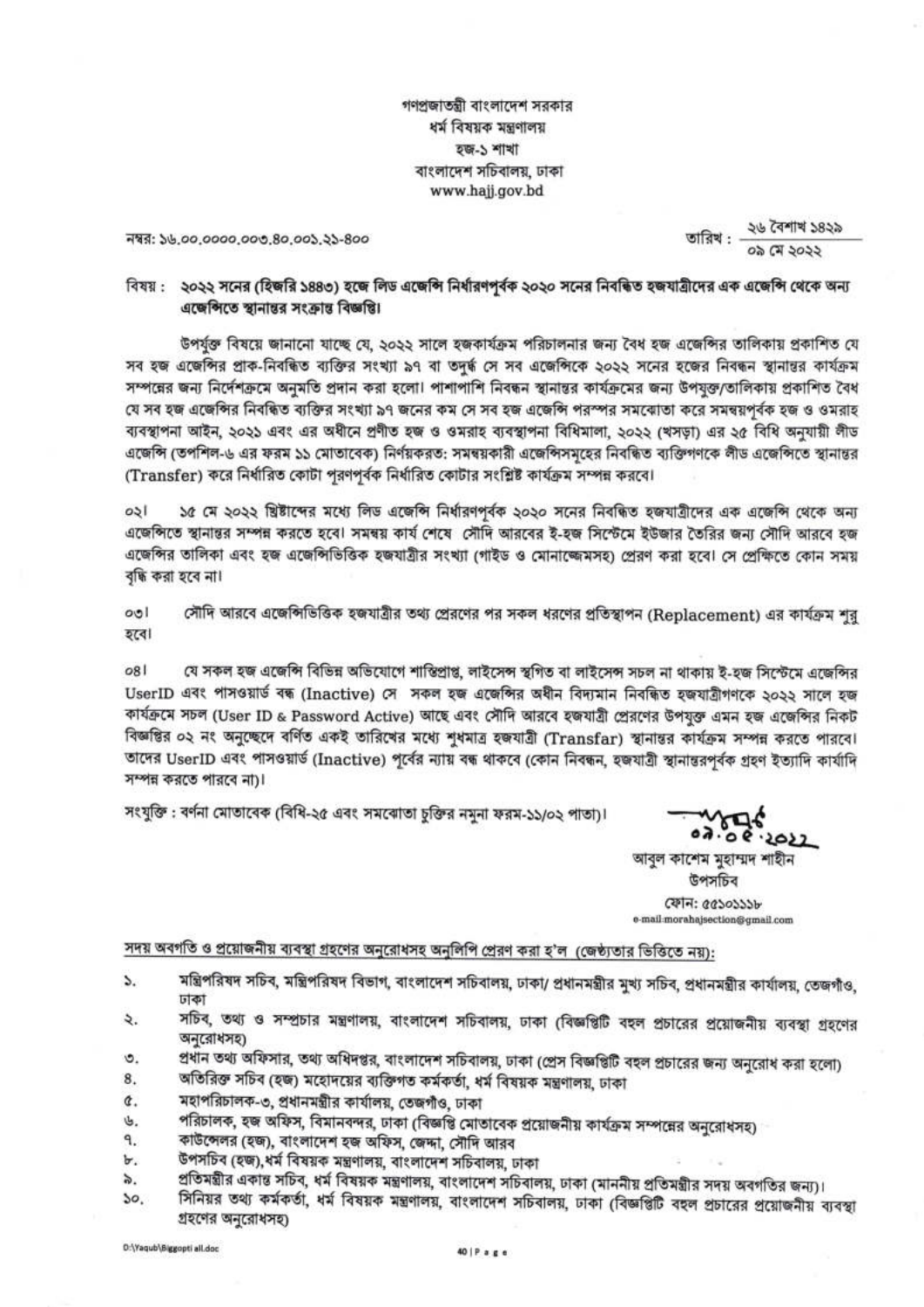- সচিবের একান্ত সচিব, ধর্ম বিষয়ক মন্ত্রণালয়, বাংলাদেশ সচিবালয়, ঢাকা (সচিব মহোদয়ের সদয় অবগতির জন্য)।  $55.$
- সিস্টেমস এনালিন্ট, আইসিটি সেল, ধর্ম বিষয়ক মন্ত্রণালয়, বাংলাদেশ সচিবালয়, ঢাকা (বিজ্ঞপ্তিটি মন্ত্রণালয়ের ওয়েবসাইটে  $55.$ প্রকাশসহ মন্ত্রণালয়ের পক্ষে ই-হজ সিস্টেমে অনুমোদনের প্রয়োজনীয় ব্যবস্থা গ্রহণের অনুরোধসহ)।
- সভাপতি/মহাসচিব, হজ এজেন্সিজ এসোসিয়েশন অব বাংলাদেশ (হাব), ৩০, নয়াপল্টন, ঢাকা (সংশ্লিষ্ট সকল এজেন্সিকে  $50.$ অবহিত করাসহ এতসংক্রান্ত কাজে সহযোগিতা প্রদানের অনুরোধসহ)
- ব্যবস্থাপনা পরিচালক, বিজনেস অটোমেশন লিমিটেড, ১২ কাওরান বাজার, ঢাকা (বিজ্ঞপ্তিটি হজ পোর্টালে প্রকাশসহ  $58.$ কারিগরি প্রয়োজনীয় কার্যক্রম সম্পাদনের ব্যবস্থা গ্রহণের অনুরোধসহ)
- SQ. পরিচালনাকারী সকল হজ এজেন্সি)
- অফিস কপি।  $33.$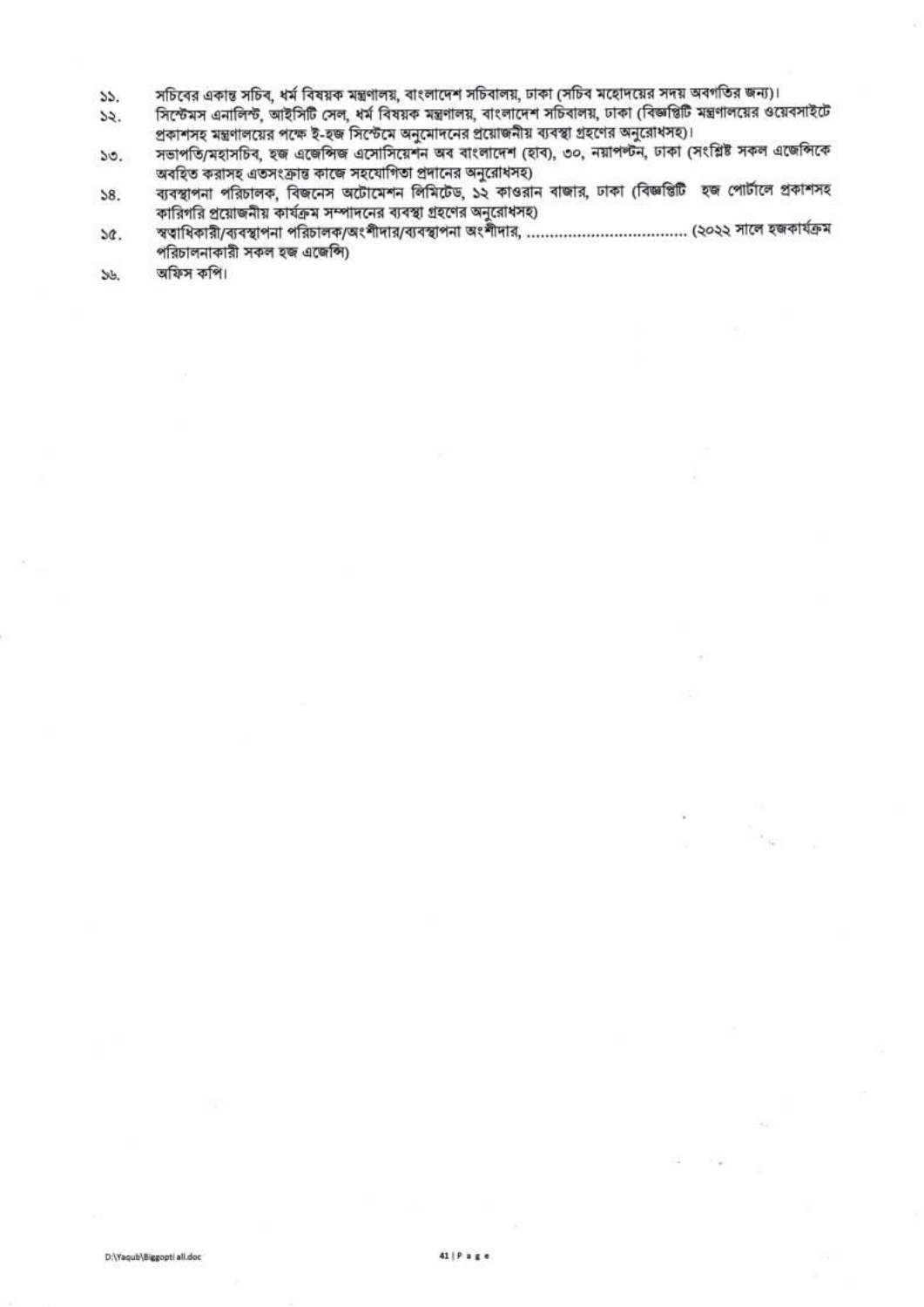#### হজ ও ওমরাহ ব্যবস্থাপনা বিধিমালা, ২০২২

#### বিধি ২৫

- লিড এজেন্সির মাধ্যমে সমন্বিত হজ কার্যক্রম পরিচালনা— (১) একাধিক এজেন্সি নিয়বর্ণিত শর্তাধীনে  $\frac{1}{2}$ সমন্বিতভাবে হজ কার্যক্রম পরিচালনা করিতে পারিবে, যথা:-
	- এজেন্সিসমূহের পারস্পরিক সম্মতির ভিত্তিতে একটি লিড এজেন্সি নির্ধারণ  $(5)$ করিতে হইবে:
	- লিড এজেন্সির সহিত অন্যান্য এজেন্সির নন-জুডিসিয়াল স্ট্যাম্পে চুক্তি বা  $(5)$ সমঝোতা স্মারক থাকিতে হইবে:
	- লিড এজেন্সিকে হজ অফিস, ঢাকা এর সহিত একটি দ্বি-পাক্ষিক চুক্তি সম্পাদন  $(5)$ করিতে হইবে:
	- দফা (৩) এর অধীন চুক্তি সম্পাদনের পূর্বে লিড এজেন্সির সহিত অন্যান্য  $(8)$ এজেন্সির মধ্যে স্বাক্ষরিত চুক্তি বা সমঝোতা স্মারক পরিচালক, হজ অফিস, ঢাকা এর নিকট পেশ করিতে হইবে:
	- এজেন্সি কর্তৃক নিবন্ধনকৃত হজযাত্রীর সংখ্যানুযায়ী আদায়কৃত সমুদয় অর্থ লিড  $(\mathcal{D})$ এজেন্সির ব্যাংক হিসাবে স্থানান্তর করিতে হইবে এবং সংশ্লিষ্ট ব্যাংক হিসাবের বিবরণী হজ অফিস, ঢাকায় প্রেরণ করিতে হইবে।
	- একাধিক হজ এজেন্সি কর্তৃক সমন্বিতভাবে হজ কার্যক্রম পরিচালনার ক্ষেত্রে হজযাত্রী  $(5)$ নিবন্ধন, হজযাত্ৰী প্ৰেরণ এবং হাজীদের বাংলাদেশে প্রত্যাবর্তনসহ সামগ্রিক দায়-দায়িত্ব লিড এজেন্সিকে বহন করিতে হইবে।
	- লিড এজেন্সির মাধ্যমে সমন্বিত হজ ব্যবস্থাপনায় হজে গমনের বিষয়ে হজযাত্রীদের  $(5)$ সম্মতিসহ প্রত্যেক হজযাত্রীর সহিত এজেন্সি পৃথক পৃথক চুক্তি সম্পাদন করিবে। সংশ্লিষ্ট হজ এজেন্সি চুক্তির কপি হজযাত্রী ও পরিচালক, হজ অফিস, ঢাকায় সরবরাহ করিবে।

खाद्यम् कालाव्य मशक्या माश्रीम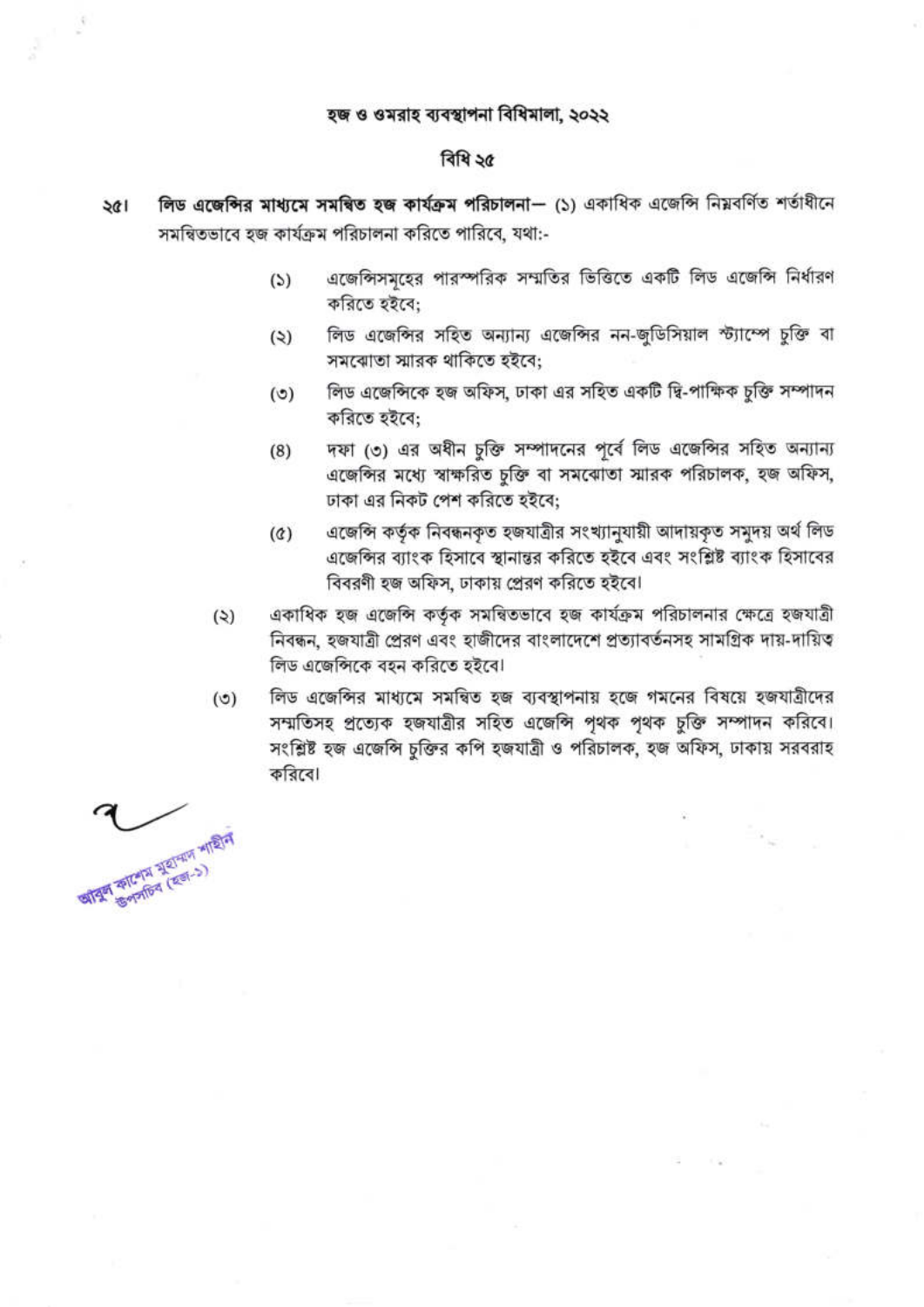ফৰ্ম-১১

# লিড এজেন্সি নির্ধারণ এবং সর্বনিয় কোটাপুরণ বিষয়ক সমঝোতাপত্র

হজ ও ওমরাহ ব্যবস্থাপনা আইন, ২০২১, হজ ও ওমরাহ ব্যবস্থাপনা বিধিমালা, ২০২২ এবং হজ প্যাকেজ অনুসরণপূর্বক নিম্নস্বাক্ষরকারী পক্ষসমূহের মধ্যে হিজরি…………..(………...ৠি.) সনের পবিত্র হজে হজযাত্রী প্রেরণের নিমিত্ত লিড এজেন্সি নিৰ্ধারণপৰ্বক নিয়বৰ্ণিত শৰ্তসাপেক্ষে সম্পাদিত সমঝোতাপত্ৰ।

#### শর্তাবলী:

 $\frac{1}{\sqrt{2}}\left(1-\frac{1}{2}\right)$ 

- $(5)$ হিসেবে নির্ধারণ করা হলো:
- এজেন্সিসমূহের প্রাক-নিবন্ধিত হজযাত্রীগণের সম্মতিতে এজেন্সিসমূহের মধ্যে নন-জুডিশিয়াল স্ট্যাম্পে সমঝোতাপত্র  $(3)$ সম্পাদন:
- সমবোতাপত্রে স্বাক্ষরকারী সকল এজেন্সির হজযাত্রীগণের নামের তালিকা এবং মোনাল্জেমের নাম (ছবিসহ) লিড  $(5)$ এজেন্সির নিকট যথাসময়ে হস্তান্তর।
	- এজেন্সির নাম হজ লাইসেন্স নম্বর হজযাত্ৰীর সংখ্যা ক্ৰম.  $\mathcal{L}$ ۷.
- সমঝোতাপত্রে স্বাক্ষরকারী এজেন্সি এবং হজযাত্রীগণের তথ্যাদি:  $(8)$

- লিড এজেন্সির দায়িত হইবে নিম্নরূপ:  $(\alpha)$ 
	- প্রতি ৪৪ (কম/বেশি) হজযাত্রীর জন্য ১ জন করে হজ গাইড নিয়োগ প্রদান;  $(35)$
	- নির্ধারিত হজগাইডের তালিকা লিড এজেন্সির প্যাডে সীল ও স্বাক্ষরসহ পরিচালক, হজ অফিস, ঢাকায় জমা  $(3)$ প্ৰদান:

মোট হজযাত্ৰীর সংখ্যা

- হজ ও ওমরাহ ব্যবস্থাপনা বিধিমালা, ২০২২ অনুসারে লিড এজেন্সি থেকে মোনাজ্জেম নিয়োগ;  $(9)$
- হজযাত্রীগণের বাংলাদেশ হতে বিমান যাত্রার প্রস্তুতিসহ সৌদি আরবে যাতায়াত, আবাসন, খাওয়ার ব্যবস্থা,  $(\nabla)$ মোয়াল্লেমের সাথে অনুষ্ঠিত চুক্তি অনুযায়ী অতিরিক্ত সেবা প্রদান, কুরবানীসহ অন্যান্য সকল সুযোগ-সুবিধা নিশ্চিতকরণ।
- গণপ্রজাতন্ত্রী বাংলাদেশ সরকার ও রাজকীয় সৌদি সরকারের প্রচলিত সকল আইন-কানুন ও নির্দেশনা  $($ §) প্ৰতিপালন:
	- হজযাত্রী নিবন্ধনের জন্য ই-হজ ব্যবস্থাপনা, ব্যাংক হিসাব ও IBAN পরিচালনা এবং পাসপোর্ট ব্যবস্থাপনা সংক্ৰান্ত সকল দায়-দায়িত্ব সম্পাদন:

 $(5)$ আবুল কাশেম মুহামদ শাহীন

উপসচিব (হজ-১)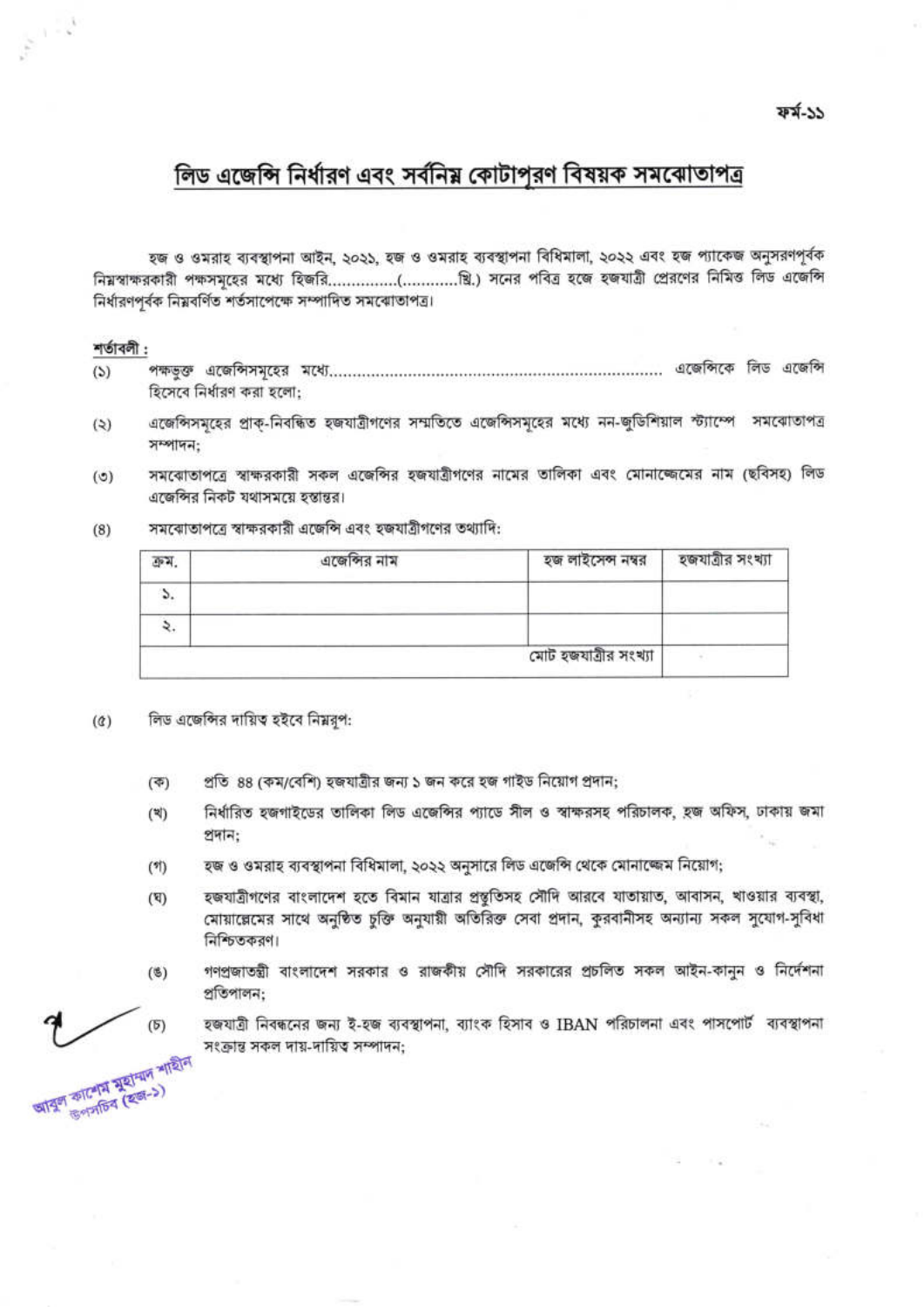- সৌদি আরবস্থ বাংলাদেশ দূতাবাস, কাউন্সেলর (হজ), কনসাল (হজ) ও মৌসুমী হজ অফিসারসহ দায়িতপ্রাপ্ত  $(\nabla)$ সকল কর্মকর্তাকে পূর্ণ সহযোগিতা প্রদান। উক্ত কর্মকর্তাগণ কর্তৃক প্রদত্ত পরামর্শ/নির্দেশনা প্রতিপালন এবং সার্বক্ষণিক যোগাযোগ রক্ষা করা;
- হজযাত্রীদের সেবা প্রদান নিশ্চিত করার ক্ষেত্রে বাংলাদেশ ও সৌদি সরকারের মধ্যে অনুষ্ঠিত দ্বি-পাক্ষিক  $(\mathfrak{G})$ হজচুক্তি/সম্মতিপত্র, হজ ও ওমরাহ ব্যবস্থাপনা আইন, ২০২১ ও হজ ও ওমরাহ ব্যবস্থাপনা বিধিমালা ২০২২, হজ প্যাকেজ এবং হজ সংক্রান্ত যাবতীয় কার্যক্রম নির্ধারিত সময়ের মধ্যে সম্পাদন;
- হিজরি................. (.............. খ্রি.) সনের হজ কার্যক্রম পরিচালনা বিষয়ে নিম্নস্বাক্ষরকারী সকল পক্ষ  $(4)$ একমত হয়ে স্বেচ্ছায় এ সমঝোতাপত্র স্বাক্ষর করলাম।

#### প্ৰথম পক্ষ (লিড এজেন্সি)

এজেন্সির নাম ও নম্বর: স্বাক্ষরকারীর নাম ও পদবী: জাতীয় পরিচয়পত্র নং: মোবাইল নং: ই-মেইল:

#### দ্বিতীয় পক্ষ

এজেন্সির নাম ও নম্বর: স্বাক্ষরকারীর নাম ও পদবী: জাতীয় পরিচয়পত্র নং: মোবাইল নং: ই-মেইল:

#### তৃতীয় পক্ষ

এজেন্সির নাম ও নম্বর: স্বাক্ষরকারীর নাম ও পদবী: জাতীয় পরিচয়পত্র নং: মোবাইল নং: ই-মেইল:

#### সাক্ষীগণের নাম ও পদবী :

 $\mathcal{V}$ 

স্বাক্ষর : নাম : পরিচালক, হজ অফিস, ঢাকা (সরকারের পক্ষে)

आयुर्ण कालिम मेरानाम भारति

 $\frac{1}{2}$ 

স্বাক্ষর: নাম : দাপ্তরিক সীল: হজ এজেন্সিজ এসোসিয়েশন অব বাংলাদেশ (হাব) এর প্রতিনিধি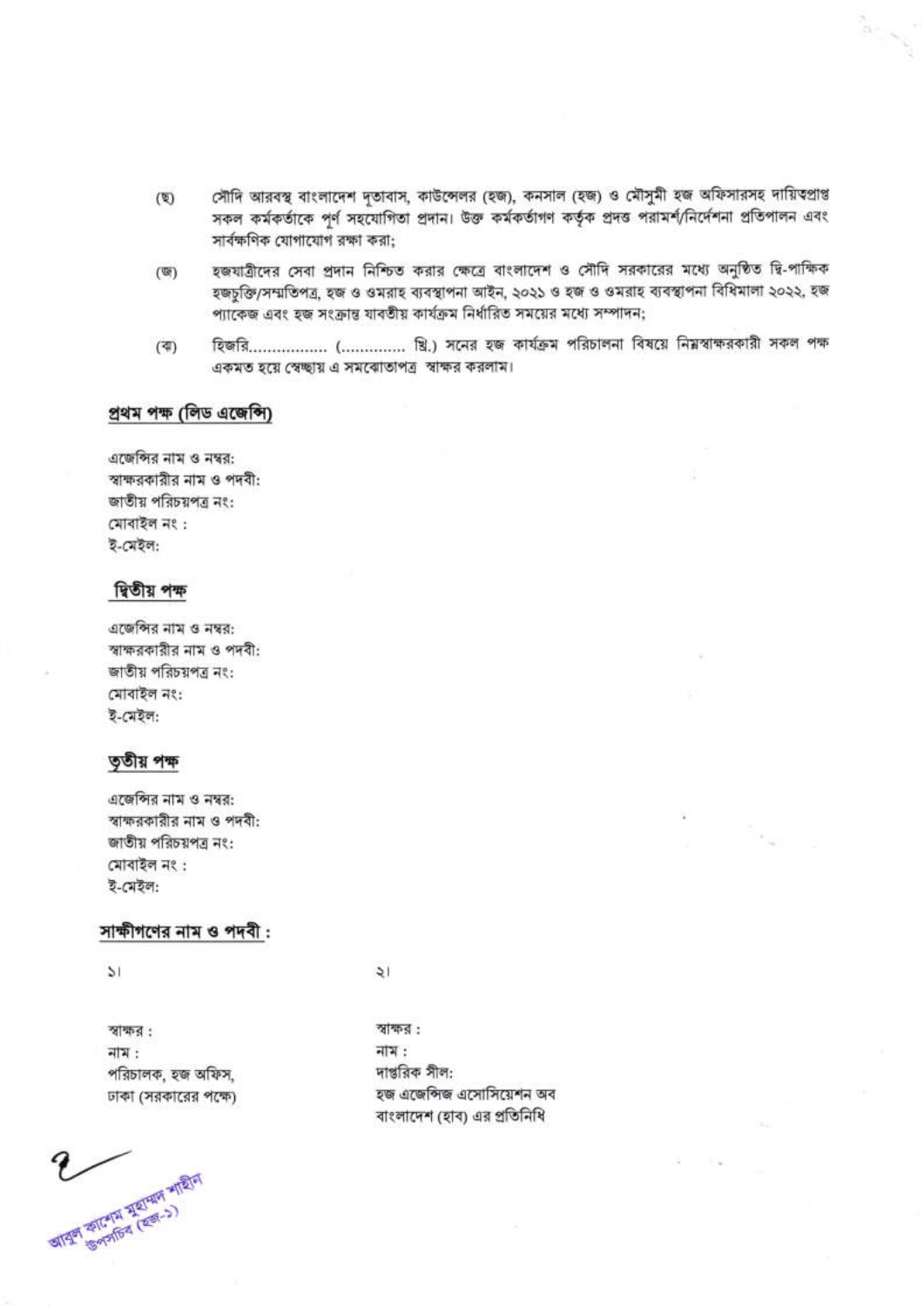| S/N.           | HL. | <b>Haj Agency Name</b>                                                                   | No. of Reg. Pilgrim |
|----------------|-----|------------------------------------------------------------------------------------------|---------------------|
| 11             |     | 0002 Air Touch Limited                                                                   | 95                  |
| $\overline{2}$ |     | 0004 Air Trip International Ltd.                                                         | 59                  |
| 3              |     | 0009 Akaba Trading Corporation                                                           | 27                  |
| 4              |     | 0010 Akbar Travels International                                                         | 17                  |
| 5 <sup>5</sup> |     | 0021 Al-Mahmud Travels                                                                   | 13                  |
| 6              |     | 0022 Al-Mansur Air Service Ltd.                                                          | 56                  |
| 7              |     | 0025 Al-Noor Travels & Tours                                                             | 63                  |
| 8              |     | 0028   Al-Safa International                                                             | 5                   |
| 9              |     | 0032 Arefin Travels Limited                                                              | 58                  |
| 10             |     | 0033 Avia Overseas Ltd.                                                                  | 86                  |
| 11             |     | 0045 Challenger Travels & Tours Ltd.                                                     | 92                  |
| 12             |     | 0047 Chittagong Air International Ltd.                                                   | 28                  |
| 13             |     | 0048 Columbia Travels International                                                      | 31                  |
| 14             |     | 0050 Cox's Bazar Overseas                                                                | 55                  |
| 15             |     | 0051   Desh Bhraman (Pvt.) Limited                                                       | 61                  |
| 16             |     | 0053 Dhali Overseas Limited                                                              | 11                  |
| 17             |     | 0063 Green Air International Ltd.                                                        | 10                  |
| 18             |     | l 0067 İHemel Air Travels                                                                | 44                  |
| 19 I           |     | 0071 Inter Gulf Travels Limited                                                          | 131                 |
| 20             |     | 0072 Janata Travels Limited                                                              | 87                  |
| 21             |     | 0074 Javed Air International (Pvt.)Ltd.                                                  | 151                 |
| 22             |     | 0075 Jonaki International (Pvt.) Ltd.                                                    | 98                  |
| 23             |     | 0080 Khawaja Air Media Services Ltd.                                                     | 53                  |
| 24             |     | 0081 Khedmat Travels Limited                                                             | 71                  |
| 25             |     | 0086 M.K. Tours & Travel Agency                                                          | 95                  |
| 26             |     | 0094 Madina International                                                                | 206                 |
| 27             |     | 0096 Marvellous Air Travels Ltd.                                                         | 114                 |
| 28             |     | 0098 Mayor Hajj Kafela Tours & Travels                                                   | 238                 |
| 29             |     | 0100 Meridian Air Service                                                                | 105                 |
| 30 I           |     | 0104 Motaleb Hajj Services                                                               | 73                  |
| 31             |     | 0111   Pan Bright Travels (Pvt.) Ltd.                                                    | 75                  |
| 32             |     | 0115 Provati Travel Services                                                             | 57                  |
| 33             |     | 0121 Real international                                                                  | 83                  |
| 34             |     | 0122 Remal Travels                                                                       | 198                 |
| 35 I           |     | 0123 Royal Air Service                                                                   | 68                  |
|                |     | 36 0132 Shitalakhya Travels Ltd.                                                         | 77                  |
| 37             |     | 0136 Sunshine Aviation Services Limited                                                  | 43                  |
|                |     | 38 0141 Tajmahal Travels & Tours                                                         | 75                  |
|                |     | 39 0142 Tanveer Travels                                                                  | 92                  |
|                |     |                                                                                          | 122                 |
| 40             |     | 0149   United Makkah Madina Travel & Assistance Co. Ltd.<br>o150 United Stars Travels! J | 79                  |
| 41             |     |                                                                                          |                     |
| 42 I           |     | 0152 Uttara Travels International                                                        | 81                  |
|                |     | 43 0153 Versatile Travels & Tours Ltd.                                                   | 64                  |
| 44             |     | 0156 World Link Airways Limited                                                          | 141                 |
|                |     | 45 0160 Shanjari Travels & Tours                                                         | 223                 |
|                |     | 46 0167 Al-Hera Tour's & Travels                                                         | 112                 |
| 47             |     | 0168 Euro Bengal Travels & Tourism                                                       | 189                 |
|                |     | 48 0174 Worldview                                                                        | 154                 |
| 49             |     | 0178 Shah Amanat Hajj Kafela Travels & tours                                             | 176                 |
|                |     | 50 0180 Arab Travels & Tours                                                             | 229                 |
| 51             |     | 0182 Hollywood Tours & Travels (Pvt.) Ltd.                                               | 85                  |
| 52             |     | 0184 Amin Travels & Tours                                                                | 121                 |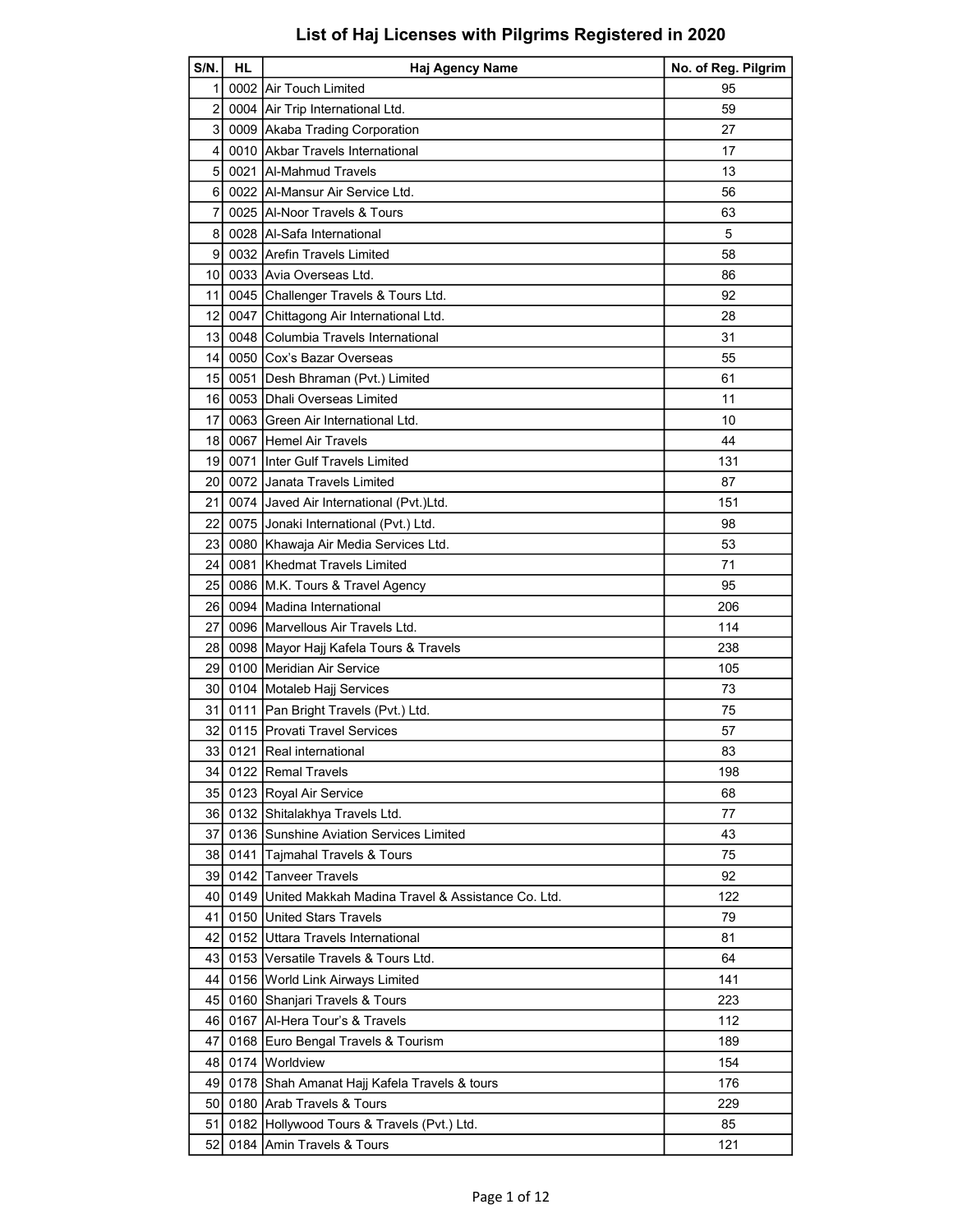| S/N.             | HL. | Haj Agency Name                               | No. of Reg. Pilgrim |
|------------------|-----|-----------------------------------------------|---------------------|
|                  |     | 53 0190 City Overseas                         | 125                 |
|                  |     | 54 0195 Muballig Travels                      | 181                 |
|                  |     | 55 0196 M/S. Kuhetur Overseas (Pvt.) Ltd.     | 126                 |
|                  |     | 56 0197 Adil Overseas                         | 6                   |
| 57               |     | 0198 Mikat Aviation                           | 111                 |
| 58 I             |     | 0199 Makkah Mokarrama Tours & Travels         | 36                  |
| 59               |     | 0203 Shams Mirza Travels                      | 58                  |
| 60 I             |     | 0204 ID.B.H. International                    | 138                 |
| 61               |     | 0206 M/S Munmun Travels & Torus               | 115                 |
| 62               |     | 0217 Topmost International Communication      | 139                 |
|                  |     | 63 0219 Alight Travels                        | 66                  |
|                  |     | 64 0228 Al-Ghofily Air Services Ltd           | 190                 |
|                  |     | 65 0234 B.A. Travel & Tours                   | 63                  |
|                  |     | 66 0235 The City Travels                      | 98                  |
| 67               |     | 0238 Air Peace Travels Ltd.                   | 34                  |
|                  |     | 68 0239 Combined Travels International Ltd.   | 89                  |
|                  |     | 69 0240 Air Station International             | 48                  |
| 70               |     | 0242 Habib Aviation Services Ltd.             | 55                  |
| 71               |     | 0248 New Modern Travels International         | 103                 |
| 72               |     | 0249 Latif Travels (Pvt.) Ltd.                | 231                 |
|                  |     | 73 0254 Desh-O-Bidesh                         | 128                 |
| 74 I             |     | 0262 Al-hazi travels & Tours Itd.             | 102                 |
|                  |     | 75 0271 IM/S. Sunflower Air Linkers           | 72                  |
|                  |     | 76 0274 Valencia Air Travels & Tours          | 129                 |
| 77               |     | 0279 Rayhan Overseas                          | 51                  |
| 78 I             |     | 0281 M.P. Air                                 | 113                 |
| 79               |     | 0282 Majumder Aviation                        | 49                  |
|                  |     | 80 0286 Bilash Travels & Tours                | 88                  |
| 81               |     | 0288 Comilla Travels                          | 28                  |
|                  |     | 82 0290 New Imam Overseas                     | 98                  |
|                  |     | 83 0296 Modern Air International              | 43                  |
|                  |     | 84 0297 Ehsan Air Travels                     | 72                  |
| 85               |     | 0298 Gaoucia Travels & Tours                  | 84                  |
|                  |     | 86 0300 ICO International                     | 113                 |
| 87               |     | 0301 At-Tyaara Travels International          | 138                 |
| 88               |     | 0302 Caplan Overseas Ltd.                     | 43                  |
|                  |     | 89 0303 Riyadhul Zannah Travels & Tours       | 102                 |
| 90 I             |     | 0305 Excelsior Travel Service (Pvt.) Ltd.     | 31                  |
| 91               |     | 0307   Al-Noor Air Service                    | 187                 |
| 92               |     | 0308 ATM Travels & Tours Ltd.                 | 67                  |
|                  |     | 93 0309 Al-Mamun International                | 3                   |
| 94               |     | 0311   Al-Multazim Hajj Kafela Travel & Tours | 42                  |
|                  |     | 95 0316 Ajmal Trade International             | 90                  |
| 96 I             |     | 0317 Haji Shariatullah Overseas Ltd.          | 2                   |
| 97               |     | 0318 Bandhu Air International                 | 27                  |
|                  |     | 98 0319 Al-Falah Travels Ltd.                 | 60                  |
| 991              |     | 0323 Jannat Tours & Travels                   | 78                  |
|                  |     | 100 0324 Elegant Aviation Ltd.                | 6                   |
| 101              |     | 0325 M/S Nasir Aviation Services              | 51                  |
|                  |     | 102 0326 Shakib Aviation                      | 103                 |
| 103 <sub>l</sub> |     | 0328 Al-Naser Aviation Services               | 96                  |
| 104              |     | 0329 Hashem Air International                 | 115                 |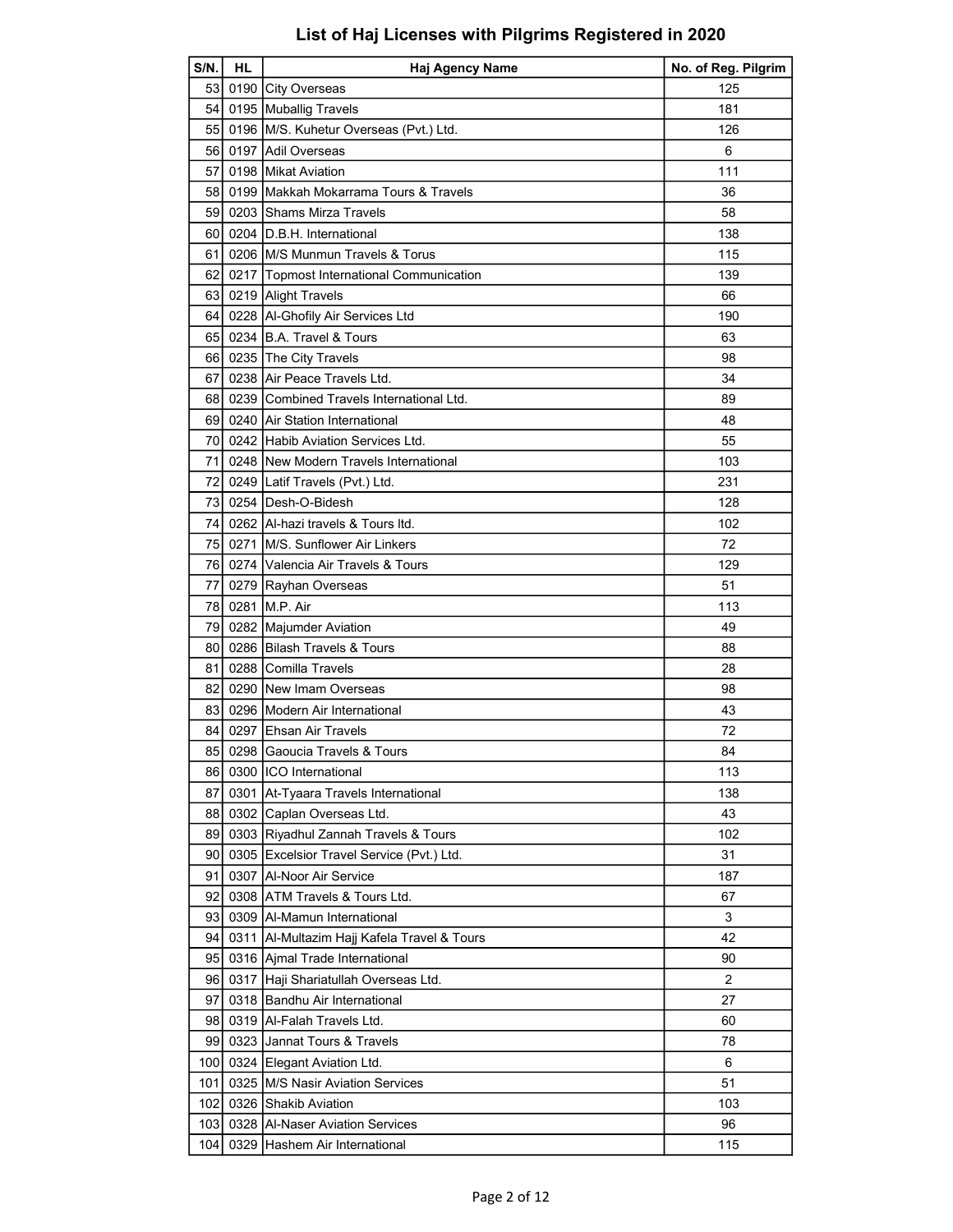| S/N.             | <b>HL</b> | Haj Agency Name                                         | No. of Reg. Pilgrim |
|------------------|-----------|---------------------------------------------------------|---------------------|
| 105I             |           | 0330 Peoples Travels Agency                             | 122                 |
|                  |           | 106 0332 Maruf Travels                                  | 79                  |
| 107 <b>1</b>     |           | 0338 Shahena Tours & Travels                            | 76                  |
| 108              |           | 0347 Akaba International                                | 118                 |
| 109              |           | 0353 Hazaree Hajj Tours & Travels                       | 136                 |
| 110I             |           | 0355 Madina Air Travels Limited                         | 108                 |
| 111l             | 0357      | Sharif Air Service Ltd                                  | 61                  |
| 112 <sup>1</sup> |           | 0360 Safa Marwa Travels                                 | 55                  |
|                  |           | 113 0361 Igra Aviation                                  | 62                  |
| 114 l            |           | 0363 Air King Travel & Tours                            | 28                  |
|                  |           | 115 0364 Star Tours & Travels                           | 60                  |
|                  |           | 116 0366 Addin International                            | 56                  |
| 117              |           | 0369 Shiplu Overseas                                    | 139                 |
| 118              |           | 0372 Gaws-a-Pak (Ra:) tours & travel                    | 102                 |
| 119I             |           | 0382 Lord Travels                                       | 21                  |
|                  |           |                                                         |                     |
| 120 l            |           | 0383 East West Air                                      | 57                  |
| 121              |           | 0384 Mims Travels & Tours Ltd.                          | 36                  |
|                  |           | 122 0386 Aeronet International                          | 22                  |
|                  |           | 123 0387 Eidgah Travels                                 | 89                  |
| 124 l            |           | 0388 Soaring High Travels (Pvt.) Ltd.                   | 144                 |
| 125 <sup>1</sup> |           | 0389 HOQUE INTERNATIONAL TOURS & TRAVELS                | 59                  |
|                  |           | 126 0391 Mayanamoti Aviation                            | 101                 |
| 127              |           | 0392 Keya Enterprise Travels & Tours                    | 168                 |
| 128              |           | 0501 Sopnopuri International                            | 73                  |
| 129 I            |           | 0502   Al-Qiblah Hajj Kafela Travels & Tours            | 113                 |
| 130 <sup>1</sup> |           | 0505 M/S. Saim Travels & Tours International            | 239                 |
| 131              |           | 0506 Mentors Air Service                                | 36                  |
| 132 <sub>l</sub> |           | 0508 Salehia Travels & Tours                            | 83                  |
| 1331             |           | 0510 Goodwill Aviation Services                         | 46                  |
| 1341             |           | 0511 Khaja Air Liner                                    | 40                  |
|                  |           | 135 0512 Anzum Overseas                                 | 85                  |
|                  |           | 136 0515 City Neon Travels                              | 8                   |
|                  |           | 137 0516 Afnan Aviation                                 | 119                 |
| 1381             |           | 0517 Taqwa Autithi Tour & Travels                       | 145                 |
|                  |           | 139 0521 Pool Star International                        | 92                  |
| 140 I            |           | 0523 Al-Rafique Overseas                                | 196                 |
| 141              |           | 0525 Smart Tours & Travels                              | 117                 |
| 1421             |           | 0527 Bab-e-Madina Travels & Tours                       | 61                  |
| 143              |           | 0528 M/S. Adeb Air Travels & Tours                      | 66                  |
| 144              |           | 0529 Carnival Tours & Travels                           | 17                  |
| 145              |           | 0530 Safa International Travels & Tours                 | 33                  |
|                  |           | 146 0534 Al-Ihsan Travels                               | 139                 |
| 1471             |           | 0536 Bismillah Tour & Travels                           | 85                  |
| 148              |           | 0537 Easyway Travels                                    | 74                  |
| 1491             |           | 0540 Cosmic Air International                           | 49                  |
| 150 l            |           | 0541 Suntech Travels & Tours                            | 46                  |
|                  |           |                                                         | 47                  |
| 151<br>152       |           | 0545   Mostafa Air Travels<br>0546 Amin Tours & Travels |                     |
|                  |           |                                                         | 25                  |
| 153 <sup>1</sup> |           | 0547 Shohada Travels & Tours                            | 125                 |
| 154              |           | 0551 Advance Travels Planner Ltd.                       | 128                 |
| 1551             |           | 0561   Al-Mabrur Hajj Travels International Ltd.        | 181                 |
| 156              |           | 0568 Muntaqa Tours & Travels                            | 121                 |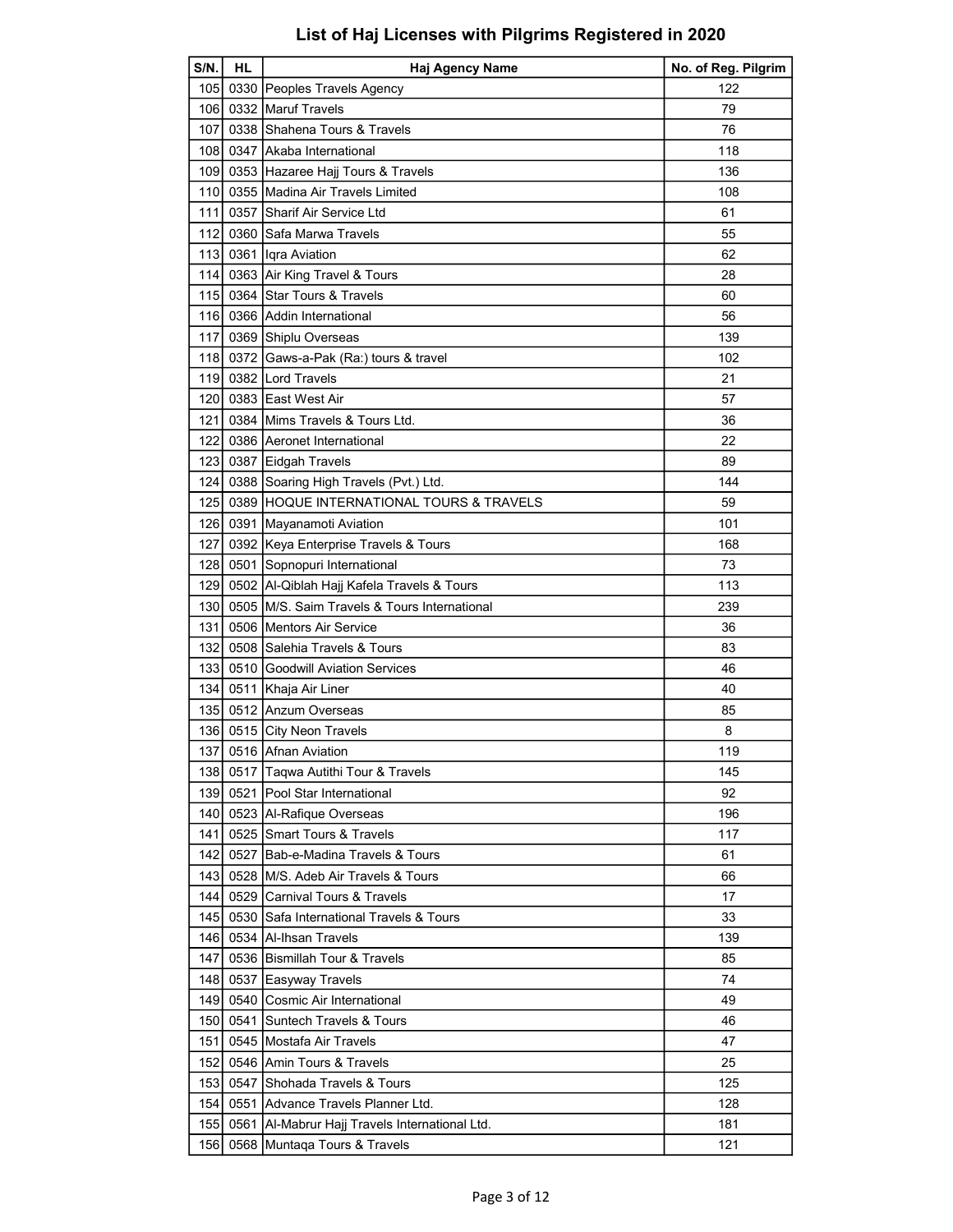| S/N.             | <b>HL</b> | Haj Agency Name                            | No. of Reg. Pilgrim |
|------------------|-----------|--------------------------------------------|---------------------|
| 157              |           | 0569 M/S. Conway Travels & Tours           | 62                  |
| 1581             |           | 0570 Worldlink Tours & Travels             | 66                  |
| 159              |           | 0572 A.R Tours & Travels                   | 39                  |
| 160 <sup>1</sup> |           | 0574 Ababil Air Service                    | 63                  |
| 1611             |           | 0576 Abdur Rahaman Travels & Tours         | 37                  |
| 162 I            |           | 0577 Abrar Tours & Travels                 | 88                  |
| 163              |           | 0578 Abtahe Air Travels                    | 61                  |
| 164 l            |           | 0579 Abyadz Travels & Tours                | 64                  |
| 1651             |           | 0582 Aerodrome Bangladesh Limited          | 108                 |
| 166              |           | 0585 AHB Travels Int Ltd                   | 27                  |
| 167 I            |           | 0586 Ahnaf Travels & Tours                 | 86                  |
| 168              |           | 0592 Amar Bai Travels And Tours            | 16                  |
| 169 l            |           | 0593 Amatun Air Travels Services           | 15                  |
| 170 l            |           | 0594 Amda Tours & Travels                  | 154                 |
| 171              |           | 0596 An Ideal Tours & Travels              | 148                 |
| 172I             |           | 0597 Anas Travels & Tours                  | 123                 |
| 173I             |           | 0598 Anika Aviation                        | 210                 |
| 174 l            |           | 0599 Anjan Air Travels                     | 84                  |
| 175              |           | 0600 An-Nujum Aviation                     | 49                  |
| 176              |           | 0601 Ansary Overseas                       | 59                  |
| 177 l            |           | 0605 Air Philistin International           | 119                 |
| 178              |           | 0606 Air Royal Aviation                    | 130                 |
| 1791             |           | 0611 Airway Travels & Tours                | 17                  |
| 180 I            |           | 0616 M/S Akbar Overseas                    | 173                 |
| 181              |           | 0619 Al Imam Hazz Kafela Travels & Tours   | 39                  |
| 182              |           | 0620 Al-Mareya Travels                     | 125                 |
| 183              |           | 0621 Al Nafi Travels                       | 106                 |
| 184 l            |           | 0625 Al Safwa Trade Tours & Travels        | 156                 |
| 185I             |           | 0627 Al-abrar aviation                     | 36                  |
| 1861             |           | 0629   Al-Amanah Overseas                  | 87                  |
| 187              |           | 0630 Al-Arafa International Travel & Tours | 66                  |
|                  |           | 188 0632 Al-Bakar Travels                  | 292                 |
|                  |           | 189 0634 Al-Baraka Tours & Travels         | 80                  |
| 190              |           | 0638 Al-Borak International                | 46                  |
| 191              |           | 0639 Darussunnat Travels & Tours           | 31                  |
| 1921             |           | 0640 Al-Falah Travels & Tours              | 122                 |
| 193 <sup>1</sup> |           | 0644   Al-Ghani Travels Int'l              | 41                  |
| 194              |           | 0646 Al-Hasan Tours & Travels              | 66                  |
| 195              |           | 0648   Al-Hayat Aviation                   | 32                  |
| 196              |           | 0649 Ali-Air Travels & Tours               | 72                  |
| 197              | 0650      | Al-Ishaque Travels International           | 60                  |
| 198              | 0651      | Alitgan Travel International               | 29                  |
| 1991             |           | 0653 Al-Jubaer Travels Agency              | 73                  |
| 200 l            |           | 0654   Al-Kabah International Ltd.         | 73                  |
| 201              |           | 0656 Al-Kasem Travels & Tours              | 162                 |
| 202              | 0657      | Al-Khair Travels & Tours                   | 199                 |
| 203              |           | 0658 Al-Kuddus International               | 75                  |
| 204              | 0661      | Al-Madina Travels & Tours                  | 159                 |
| 205              |           | 0664   Al-Maqam Travels                    | 131                 |
| 206              |           | 0665   Al-Marsus International             | 73                  |
| 207              |           | 0667   Al-Muzdalifa Aviation               | 56                  |
| 208              |           | 0671   Al-Qutub Hajj Travels               | 105                 |
|                  |           |                                            |                     |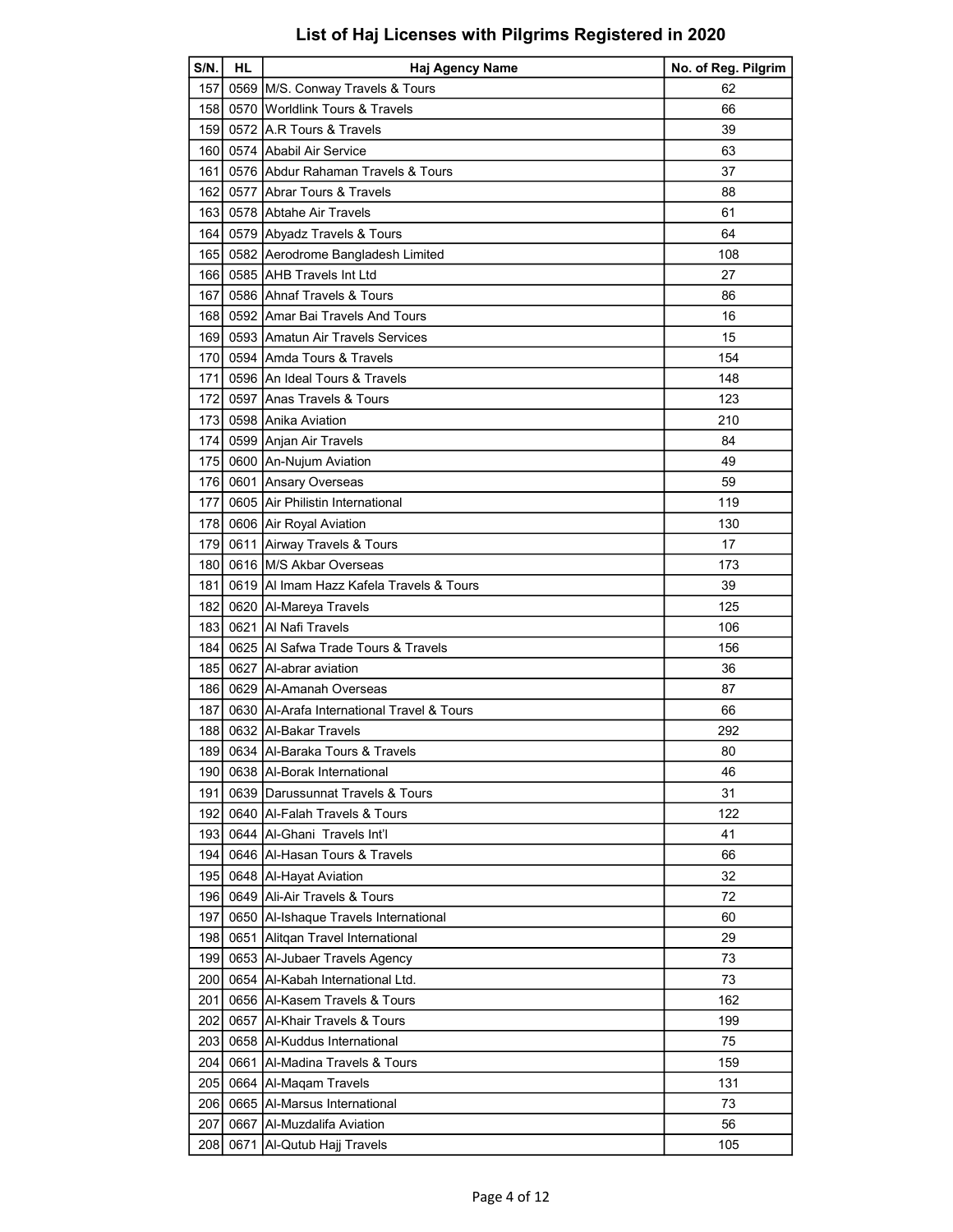| S/N.  | HL | <b>Haj Agency Name</b>                           | No. of Reg. Pilgrim |
|-------|----|--------------------------------------------------|---------------------|
| 209   |    | 0673 Al-Shahela Overseas Service                 | 58                  |
| 210 l |    | 0674 Al-Shorifine Travels & Tours                | 41                  |
| 211   |    | 0675 Al-Sobhani International                    | 136                 |
|       |    | 212 0682 Ars Air International                   | 99                  |
| 213   |    | 0684 Arshinagor Travels & Tours                  | 114                 |
| 214 l |    | 0688 Al-Tacowa Tours & Travels                   | 68                  |
| 215 l |    | 0689 Avaiana Travels & Tours                     | 88                  |
|       |    | 216 0690 Ayman Tours & Travels                   | 62                  |
| 217   |    | 0691 Azizia Air International                    | 19                  |
| 218   |    | 0692 Bangla Air Services                         | 17                  |
| 219   |    | 0693 Bangladesh Air Travels                      | 78                  |
| 220   |    | 0694 Bangladesh Dimond Hajj Group                | 34                  |
| 221   |    | 0695 Bangladesh Hajje Baitullah Tourts & Travels | 155                 |
| 222   |    | 0696 Barakat Travel & Tours                      | 83                  |
| 223 l |    | 0697 Barsha Overseas                             | 120                 |
| 2241  |    | 0706 Bright Star Corporation Limited             | 52                  |
|       |    | 225 0707 Briton Air Services                     | 19                  |
|       |    | 226 0709 Broadway Tours & Travels                | 80                  |
| 227   |    | 0711 Caplan Tours & Travels                      | 113                 |
| 228   |    | 0714 Central Travels and Tours                   | 50                  |
|       |    | 229 0719 City Air International                  | 111                 |
|       |    | 230 0720 Club Travel Service                     | 41                  |
| 231   |    | 0723 Cox's Bazar Tours & Travels                 | 154                 |
|       |    | 232 0725 Darul Iman International Travel & Tours | 114                 |
| 233   |    | 0726   Dbm Travels & Tours                       | 156                 |
|       |    | 234 0730 Deshari Air Service                     | 81                  |
| 235   |    | 0731 Dhaka Air Aviation Service                  | 133                 |
|       |    | 236 0733 Dhaka National Travels Ltd.             | 29                  |
| 237   |    | 0734 Dhaka Shahjalal Travels & Tours             | 65                  |
| 238   |    | 0735 Dhaka Travels & Tours                       | 28                  |
|       |    | 239 0736 Dhanshiri Air Travels Limited           | 120                 |
|       |    | 240 0737 Dhanshiri Travel Air Service            | 94                  |
|       |    | 241 0739 Diganta Tours & Travels                 | 23                  |
| 242   |    | 0740 Digital Air Travels Agent                   | 13                  |
|       |    | 243 0742 Discovery Sylhet Travels & Tours        | 24                  |
| 2441  |    | 0748 Economic Travel Service                     | 49                  |
|       |    | 245 0749 Efaz Tours & Travels Service            | 40                  |
|       |    | 246 0752 Ehsan Air Travels                       | 116                 |
| 247   |    | 0755 Elias Air Service                           | 76                  |
| 248 I |    | 0756 Embassy Travels                             | 63                  |
| 2491  |    | 0760 Euro Air International Travels              | 145                 |
| 250   |    | 0761 Ever New Tours & Travels Services           | 27                  |
| 251   |    | 0762 Everest Tours & Travels                     | 24                  |
| 252   |    | 0764   Fahima Air International                  | 44                  |
|       |    | 253 0765 Fahmid travels & tours                  | 166                 |
| 254   |    | 0766   Fair Ways Travels                         | 120                 |
| 255   |    | 0767   Falguni Air International                 | 162                 |
| 256   |    | 0768 Fariha Overseas                             | 88                  |
| 257   |    | 0772 First One International                     | 82                  |
| 258   |    | 0773   Fly Soon. Int'l Travel Agency             | 91                  |
| 259   |    | 0775 Fm Tours & Travels                          | 124                 |
| 260   |    | 0776 Freedom Haj Group Tours & Travels           | 64                  |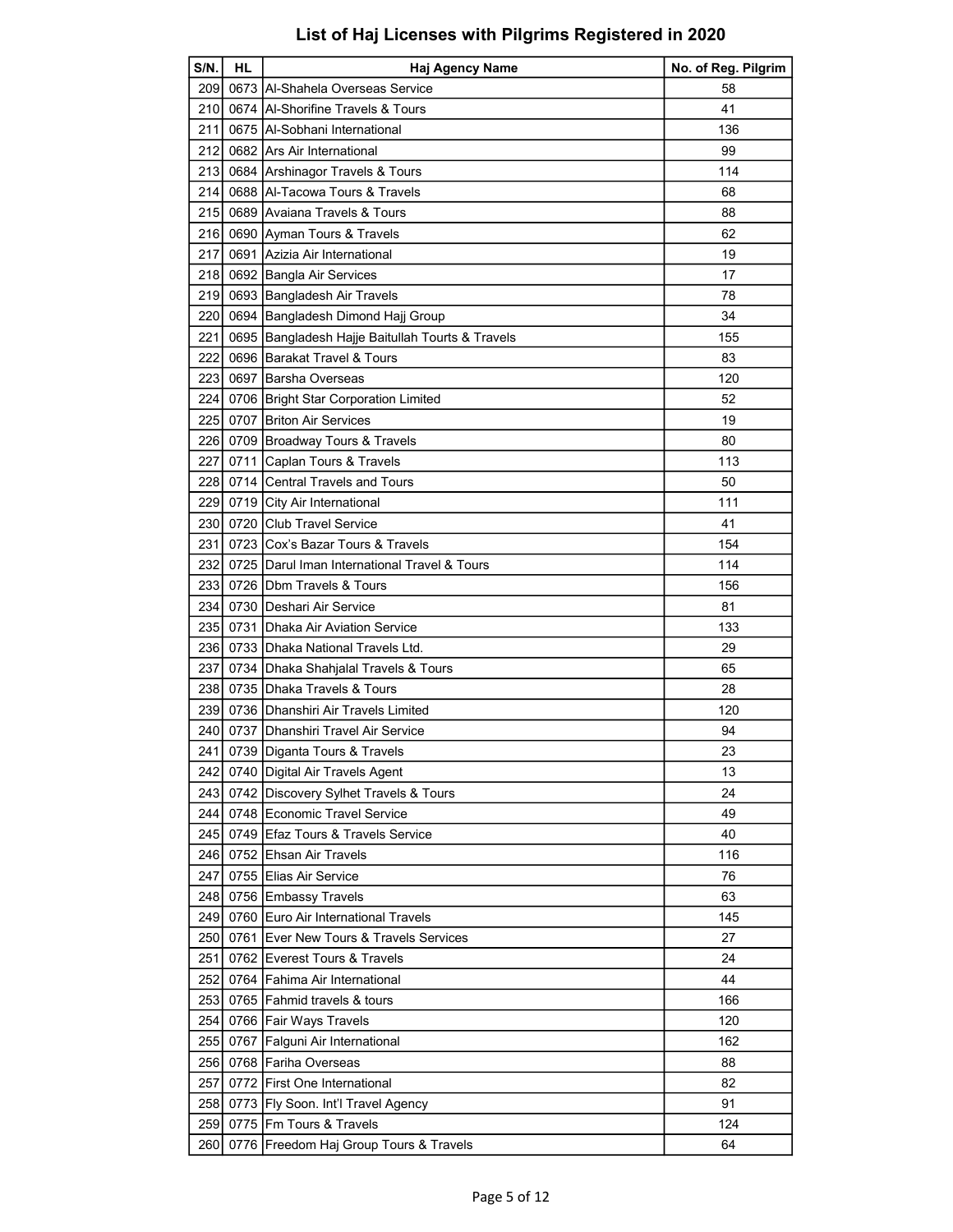| 261<br>0779   Future Overseas<br>43<br>262 l<br>113<br>0780 Galactica Travels International<br>263 0781 Gaocia Travels<br>87<br>0783 Glassy Air International<br>2641<br>20<br>0784 Glassy International Service<br>57<br>265<br>266<br>0785 Global Travel Service & Tours<br>29<br>267<br>0786 Global Vision Travels<br>19<br>268 0789 Golden holidays int.<br>41<br>269<br>0790 Good Way Aviation & Tourism<br>100<br>0791 Gram Bangla Tours & Travels Service<br>270<br>93<br>271<br>0793 Green Aviation<br>181<br>272 0796 Gulf Air Travel Services<br>111<br>2731<br>0799   H. Belali Hajj Service & Air International<br>101 |
|------------------------------------------------------------------------------------------------------------------------------------------------------------------------------------------------------------------------------------------------------------------------------------------------------------------------------------------------------------------------------------------------------------------------------------------------------------------------------------------------------------------------------------------------------------------------------------------------------------------------------------|
|                                                                                                                                                                                                                                                                                                                                                                                                                                                                                                                                                                                                                                    |
|                                                                                                                                                                                                                                                                                                                                                                                                                                                                                                                                                                                                                                    |
|                                                                                                                                                                                                                                                                                                                                                                                                                                                                                                                                                                                                                                    |
|                                                                                                                                                                                                                                                                                                                                                                                                                                                                                                                                                                                                                                    |
|                                                                                                                                                                                                                                                                                                                                                                                                                                                                                                                                                                                                                                    |
|                                                                                                                                                                                                                                                                                                                                                                                                                                                                                                                                                                                                                                    |
|                                                                                                                                                                                                                                                                                                                                                                                                                                                                                                                                                                                                                                    |
|                                                                                                                                                                                                                                                                                                                                                                                                                                                                                                                                                                                                                                    |
|                                                                                                                                                                                                                                                                                                                                                                                                                                                                                                                                                                                                                                    |
|                                                                                                                                                                                                                                                                                                                                                                                                                                                                                                                                                                                                                                    |
|                                                                                                                                                                                                                                                                                                                                                                                                                                                                                                                                                                                                                                    |
|                                                                                                                                                                                                                                                                                                                                                                                                                                                                                                                                                                                                                                    |
|                                                                                                                                                                                                                                                                                                                                                                                                                                                                                                                                                                                                                                    |
| 274<br>0801 H.M. Tours & Travels<br>122                                                                                                                                                                                                                                                                                                                                                                                                                                                                                                                                                                                            |
| 0802 H.M.Hajj Travels & Tours<br>275I<br>19                                                                                                                                                                                                                                                                                                                                                                                                                                                                                                                                                                                        |
| 276 0805 Hadi Travels<br>85                                                                                                                                                                                                                                                                                                                                                                                                                                                                                                                                                                                                        |
| 277<br>0807 Hajre Ashwad Travels & Tours<br>48                                                                                                                                                                                                                                                                                                                                                                                                                                                                                                                                                                                     |
| 0808 Halda Travels & Tours<br>278<br>70                                                                                                                                                                                                                                                                                                                                                                                                                                                                                                                                                                                            |
| 0809 Ha-Meem Travel & Tours<br>279<br>6                                                                                                                                                                                                                                                                                                                                                                                                                                                                                                                                                                                            |
| 128<br>280 I<br>0811 Hamja Air International                                                                                                                                                                                                                                                                                                                                                                                                                                                                                                                                                                                       |
| 0814 Hasan Travels & Tours<br>281<br>12                                                                                                                                                                                                                                                                                                                                                                                                                                                                                                                                                                                            |
| 282<br>0815 Hasnain Travels & Tours<br>144                                                                                                                                                                                                                                                                                                                                                                                                                                                                                                                                                                                         |
| 283 0822 Hena Travels & Tours<br>51                                                                                                                                                                                                                                                                                                                                                                                                                                                                                                                                                                                                |
| 0823 Hijaz Tours And Travels<br>2841<br>88                                                                                                                                                                                                                                                                                                                                                                                                                                                                                                                                                                                         |
| 285<br>0824 Hm Air Travels<br>64                                                                                                                                                                                                                                                                                                                                                                                                                                                                                                                                                                                                   |
| 286<br>0830 Hyun Tours & Travels<br>123                                                                                                                                                                                                                                                                                                                                                                                                                                                                                                                                                                                            |
| 0831 II.Sahara Aviation<br>287<br>68                                                                                                                                                                                                                                                                                                                                                                                                                                                                                                                                                                                               |
| 0833 Ihram Air International<br>72<br>2881                                                                                                                                                                                                                                                                                                                                                                                                                                                                                                                                                                                         |
| 2891<br>0834  Ikhlas Travels & Hajj Services<br>87                                                                                                                                                                                                                                                                                                                                                                                                                                                                                                                                                                                 |
| 0836 Ilmshita Travels & Tours<br>290<br>88                                                                                                                                                                                                                                                                                                                                                                                                                                                                                                                                                                                         |
| 291 0839 Igra Overseas<br>120                                                                                                                                                                                                                                                                                                                                                                                                                                                                                                                                                                                                      |
| 0840 Ebne Batuta Tours & Travels Ltd.<br>2921<br>172                                                                                                                                                                                                                                                                                                                                                                                                                                                                                                                                                                               |
| 293 0841 Iqra Travels & Tours<br>63                                                                                                                                                                                                                                                                                                                                                                                                                                                                                                                                                                                                |
| 294<br>0842 Ilrana Air International<br>86                                                                                                                                                                                                                                                                                                                                                                                                                                                                                                                                                                                         |
| 0844 Ittehad Tours And Travels<br>120<br>295 I                                                                                                                                                                                                                                                                                                                                                                                                                                                                                                                                                                                     |
| 0845 J.H. & H Tours & Travels<br>2961<br>100                                                                                                                                                                                                                                                                                                                                                                                                                                                                                                                                                                                       |
| 297<br>0846 J.Y.Overseas & Hajj Kafela<br>44                                                                                                                                                                                                                                                                                                                                                                                                                                                                                                                                                                                       |
| 298<br>0849 IJamuna Air Travels<br>100                                                                                                                                                                                                                                                                                                                                                                                                                                                                                                                                                                                             |
| 0850 Jannat Travels<br>299<br>181                                                                                                                                                                                                                                                                                                                                                                                                                                                                                                                                                                                                  |
| 0855 Jearate Baitullah Travels<br>92<br>300                                                                                                                                                                                                                                                                                                                                                                                                                                                                                                                                                                                        |
| 301<br>0859 IJihan Travels & tours<br>104                                                                                                                                                                                                                                                                                                                                                                                                                                                                                                                                                                                          |
| 0861 Jobair Air Travels<br>302<br>85                                                                                                                                                                                                                                                                                                                                                                                                                                                                                                                                                                                               |
| 122<br>3031<br>0866 K.I. Travels                                                                                                                                                                                                                                                                                                                                                                                                                                                                                                                                                                                                   |
| 0871 Kabar Pathe Tours & Travels Ltd.<br>304 l<br>92                                                                                                                                                                                                                                                                                                                                                                                                                                                                                                                                                                               |
| 0872 Karol Travels International<br>305 l<br>39                                                                                                                                                                                                                                                                                                                                                                                                                                                                                                                                                                                    |
| 306<br>0876 Kazi International Travels<br>93                                                                                                                                                                                                                                                                                                                                                                                                                                                                                                                                                                                       |
| 307<br>0879 Khademul haramian services<br>26                                                                                                                                                                                                                                                                                                                                                                                                                                                                                                                                                                                       |
| 308<br>0887 Khandaker Brothers Network<br>199                                                                                                                                                                                                                                                                                                                                                                                                                                                                                                                                                                                      |
| 309<br>0889 Khilkhet Tours & Travels<br>36                                                                                                                                                                                                                                                                                                                                                                                                                                                                                                                                                                                         |
| 0890 Khowai Air Travels<br>310<br>109                                                                                                                                                                                                                                                                                                                                                                                                                                                                                                                                                                                              |
| 311<br>0891 Kibria Air International Ltd.<br>15                                                                                                                                                                                                                                                                                                                                                                                                                                                                                                                                                                                    |
| 312<br>0894 Kowmee Travels & Tours<br>15                                                                                                                                                                                                                                                                                                                                                                                                                                                                                                                                                                                           |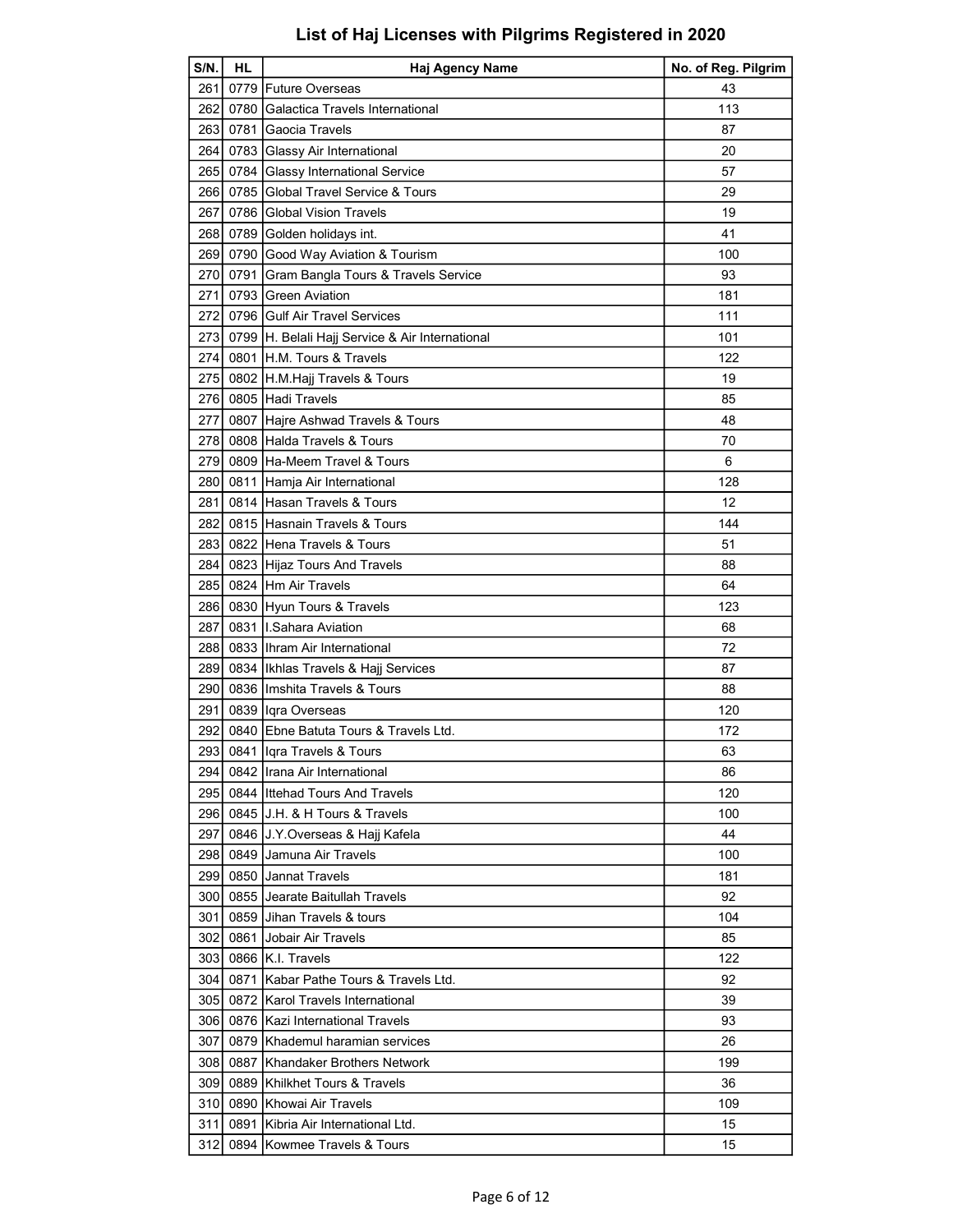| S/N.             | <b>HL</b> | <b>Haj Agency Name</b>                              | No. of Reg. Pilgrim |
|------------------|-----------|-----------------------------------------------------|---------------------|
| 313              |           | 0895 K-Taqua air international                      | 39                  |
| 314I             |           | 0898 Labbaik Hajj Services                          | 130                 |
| 315              |           | 0899 Labbaik Overseas Ltd.                          | 34                  |
| 316              |           | 0900 Labib Hajj Overseas                            | 10                  |
| 317              |           | 0901 Lakshmipur Air Travels                         | 84                  |
| 318              |           | 0906 Lima Travel Agency                             | 93                  |
| 319 I            |           | 0907 Lime Stone Resort & Tourism Ltd.               | 144                 |
| 320 l            |           | 0911 M Taiyeba Tours & Travels                      | 127                 |
| 321              |           | 0914 M. Setara Trade International                  | 63                  |
| 322              |           | 0918 M.M. Ohi Travels & Tours                       | 30                  |
| 323              |           | 0924 M.S. Travels & Tours's                         | 172                 |
| 324 l            |           | 0928 M/S. Golden Horse Air Travels                  | 39                  |
| 325              |           | 0934 M/S. MIR AND ASSOCIATES TOURS & TRAVELS        | 63                  |
| 3261             |           | 0935 M/S Raj Travels                                | 52                  |
| 327 l            |           | 0936 IM/S S.K. Air International                    | 82                  |
| 328 I            |           | 0938 M/S. Holy Air Service                          | 145                 |
| 329              |           | 0940 M/S. Ahsan Travels International Travel Agent. | 63                  |
| 330 <sub>1</sub> |           | 0941 M/S. Anowar Travel International               | 51                  |
| 331              |           | 0943 M/S. Dhakar Tari                               | 109                 |
| 332              |           | 0944 IM/S. Everest Tours & Travels                  | 66                  |
| 333              |           | 0946 M/S. Fahad Travesl                             | 26                  |
| 334              |           | 0947   M/S. Fahiya Tours                            | 113                 |
| 335              |           | 0951 M/S. Global Tours & Travels                    | 51                  |
| 336              |           | 0955 M/S. Mir Travels                               | 108                 |
| 337              |           | 0956 M/S. Mohammadia Travels & Tours                | 27                  |
| 338              |           | 0960 M/S. Mother Travels International              | 64                  |
| 339              |           | 0964 M/S. S.S. International                        | 96                  |
| 340              |           | 0967 M/S. Salsabil Aviation                         | 132                 |
| 341 I            |           | 0970 M/S. Super Nirvana Enterprise                  | 111                 |
| 342 l            |           | 0973 Mabrur Air International                       | 84                  |
| 343              |           | 0974 Mabrur Air Travels                             | 112                 |
| 344 I            |           | 0975 Mabrur Travels                                 | 37                  |
|                  |           | 345 0976 Mabruran Hajj Agency                       | 98                  |
| 346              |           | 0982 Madina Star Tours & Travels                    | 207                 |
| 347 I            |           | 0983 Madinar Zamat Air Travels                      | 78                  |
| 348 I            |           | 0988 Mahdee Tours & Travels                         | 92                  |
| 349              |           | 0990 Majid Travel International                     | 54                  |
| 350 l            |           | 0991   Majumder Air International                   | 56                  |
| 351 I            | 0992      | <b>IMakame Ibrahim Travels &amp; Tours</b>          | 13                  |
| 352              |           | 0993 Makarim Al-Baiet Tourism Service               | 58                  |
| 353              |           | 1000 Marhamah Air Travels & tours                   | 29                  |
| 354              |           | 1002 Maria Air International Tours                  | 94                  |
| 355 l            |           | 1010 Marwah Travels                                 | 194                 |
| 356 I            |           | 1011   Mash-Are-Haram Hajj Tours & Travels          | 2                   |
| 357              |           | 1012 Masum Air Travels                              | 137                 |
| 358              |           | 1016   Meezab World Wide Service                    | 65                  |
| 359 l            |           | 1017 IMehedi Air Travels Trade                      | 210                 |
| 360 l            |           | 1019 Metro Travel Service                           | 212                 |
| 361              |           | 1022 Mid Line International                         | 44                  |
| 362 I            |           | 1024 Mikat Air International                        | 58                  |
| 363              |           | 1025 Mikat Tours & Travels                          | 171                 |
|                  |           |                                                     |                     |
| 364              |           | 1026 Milestone Air Service Ltd                      | 84                  |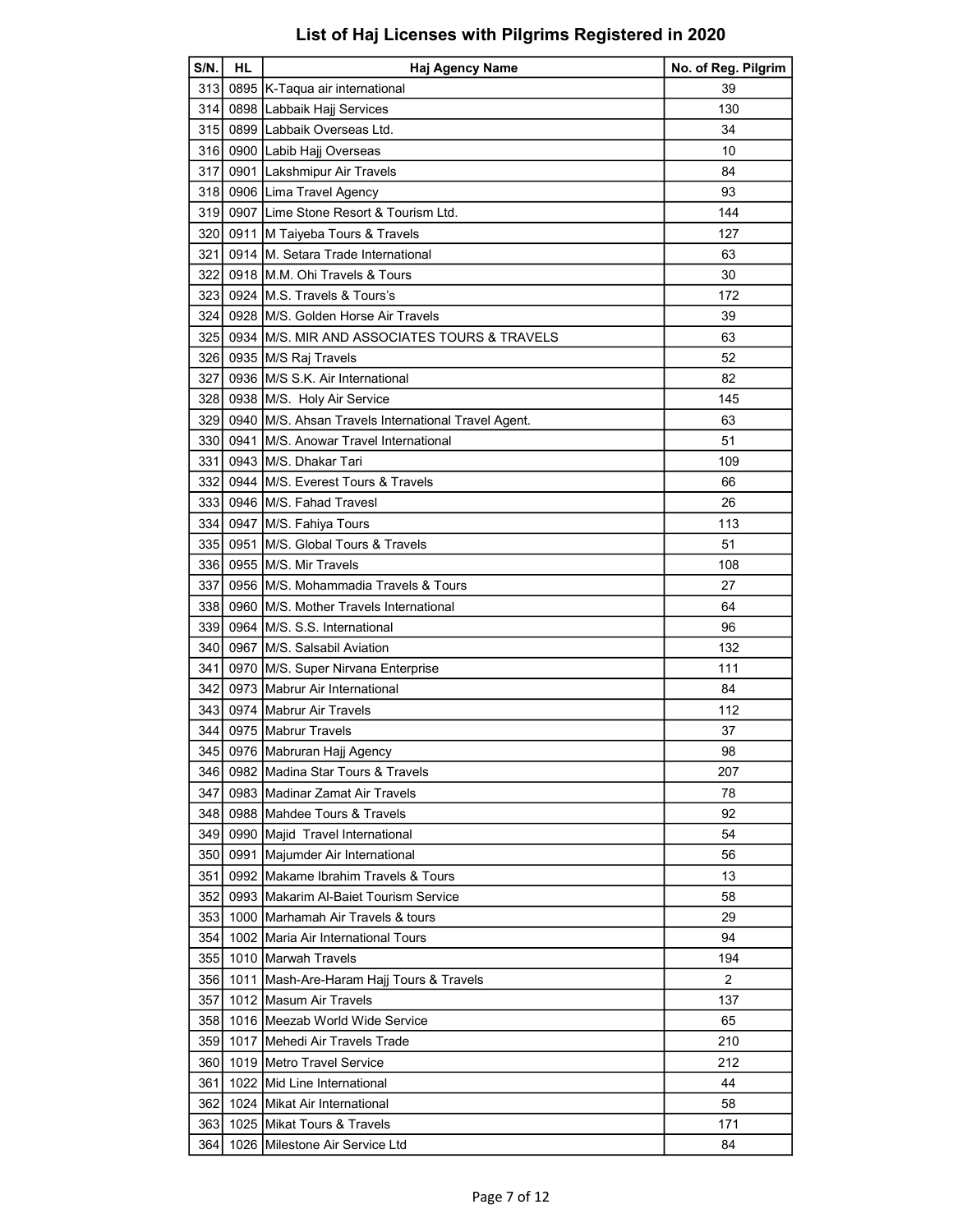| $S/N$ .          | <b>HL</b> | Haj Agency Name                              | No. of Reg. Pilgrim |
|------------------|-----------|----------------------------------------------|---------------------|
| 365I             |           | 1029 Mina Aviation                           | 73                  |
| 366I             |           | 1030 Minar Air Travels                       | 53                  |
| 367              |           | 1031 Minar International Travels & Tours     | 48                  |
| 3681             |           | 1032 Minar Travels                           | 38                  |
| 369              |           | 1035 Mir Travels & Tours                     | 129                 |
| 370I             |           | 1037 IMizabe Rahmat Aviation                 | 148                 |
| 371              |           | 1040 Modina Air Express                      | 20                  |
| 372              |           | 1042 Modina Travels                          | 40                  |
| 373              |           | 1043 Modinar Patha Travels & Tours           | 22                  |
| 374              |           | 1045 Mokarrom Tour & Travels                 | 94                  |
| 375              |           | 1048 Moltazam Travels & Tours                | 136                 |
|                  |           | 376 1050 Moonlit Travel & Tours              | 22                  |
| 377              |           | 1052 Mozaddadia Haj Travels & Tours          | 56                  |
| 378              |           | 1055 Mubassirah Travels & Tours              | 74                  |
| 3791             |           | 1059 Munjiyat Travels & Tours                | 63                  |
| 380              |           | 1060 Munshiganj Travels & Tours              | 35                  |
|                  |           |                                              |                     |
| 381              |           | 1063 Muslim Tour And Travels                 | 40                  |
| 382I             |           | 1064 Muzahid Travel & Tours                  | 97                  |
| 383              |           | 1065 Mymensingh Travels Agency               | 34                  |
| 384              |           | 1066   N.AI-Amin Hajj Kafela Tours & Travels | 95                  |
| 385              |           | 1070 INams Tours & Travels                   | 83                  |
| 3861             |           | 1072 Narita Tours & Travels                  | 32                  |
| 387              |           | 1073 National Overseas                       | 65                  |
| 3881             |           | 1078   Net Tours                             | 94                  |
| 389              | 1081      | Nibir International Tours & Travels          | 148                 |
| 390 <sub>1</sub> |           | 1083 Noor Hajj Travels & Tours               | 57                  |
| 391              |           | 1084 Noor-E-Madina Travels                   | 109                 |
| 392              |           | 1087 North West Travels                      | 122                 |
| 3931             |           | 1088 Northern Tours & Travels Ltd.           | 210                 |
| 394              |           | 1089 INovo Aviation Services Ltd.            | 35                  |
|                  |           | 395 1091 Nuraeni Tours And Travels           | 21                  |
|                  |           | 396 1096 Oshin Air International             | 68                  |
|                  |           | 397 1097 Panjery International               | 94                  |
| 398              |           | 1108 Qibla International Travels             | 107                 |
| 399 l            |           | 1109 R.B.Tours & Travels                     | 24                  |
| 4001             |           | 1110 R.S.M. Travels & Tours                  | 35                  |
| 401              |           | 1112 Rafat Overses                           | 68                  |
| 402              |           | 1113 Rahamatullil Alamin tours & Travels     | 136                 |
| 403              |           | 1114 Rahbare Haramain Tours & Travels        | 212                 |
| 4041             |           | 1116 Ranger Travels                          | 55                  |
| 405              |           | 1117 Real Touch Travels International        | 48                  |
| 406 I            |           | 1119 Refah International Tours & Travels     | 39                  |
| 407              | 1121      | <b>IReza Trade International</b>             | 149                 |
| 408              |           | 1122 Ria Travels International               | 122                 |
| 4091             |           | 1123   River Valley Travels                  | 133                 |
| 410              |           | 1128 S. Abrar Travels & Tours                | 105                 |
| 411              |           | 1132 IS.M Travels Int.                       | 118                 |
| 412              |           | 1133 S.M. Farhad Air Travels                 | 80                  |
| 4131             |           | 1134 S.M. Travels & Tours                    | 24                  |
| 414              |           | 1136 S.N Travels & Tours                     |                     |
|                  |           |                                              | 240                 |
| 415              |           | 1137 IS.R. Trade Tours & Travels             | 79                  |
| 416              |           | 1138 Saad Uswah Travels And Tours            | 64                  |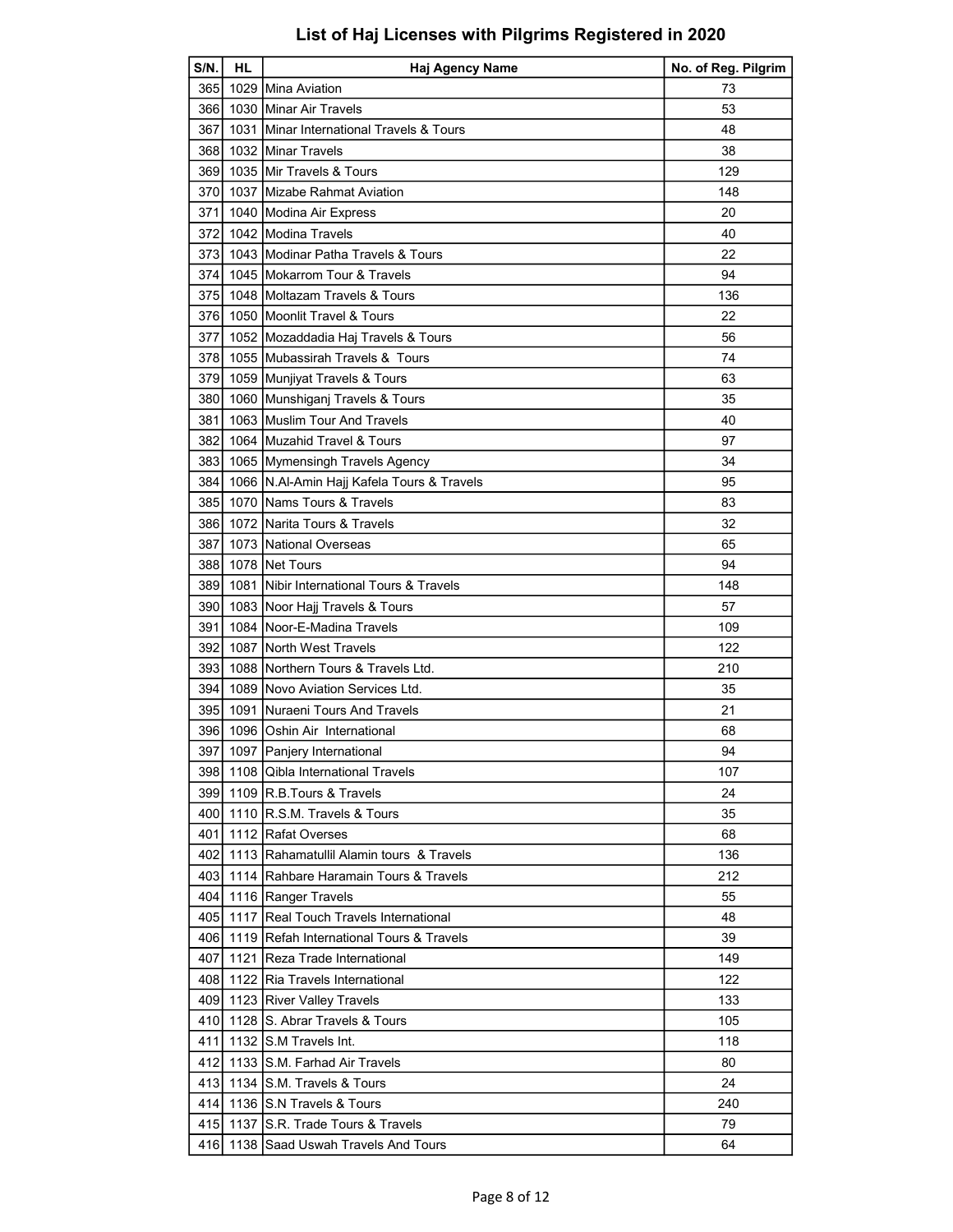| 1139 Sabalia Travels Ltd.<br>119<br>417<br>418 1142 Sadman Travel & Tours<br>147<br>419   1144   Sadman Travels<br>87<br>420 1146 Safa Travel & Tourism<br>71<br>421   1149   Sagar Aviation<br>89<br>422<br>1150 Sah Mohsan Awlia Noyeemia Travels International & Kafela<br>58<br>423 1151 Said Hajj Tours & Travels<br>81<br>l 1153  Salafi Travels<br>424<br>222<br>425 1154 Salam Travels & Tours<br>109<br>426 1155 Salamat Hajj Travels & Tours<br>92<br>427<br>1156 Salina Nur Travels & Trous<br>113<br>428 1157 Salman Aviation<br>24<br>1158 Sam Travel & Tours<br>429<br>69<br>430 1160 Samiha Aviation<br>56<br>431<br>1165 Sarah Jannah Travels & Tours<br>61<br>432<br>1166 Sarail B-Baria Travels International<br>53<br>433 1168 Satkhira Travels International<br>73<br>434 1178 Shajalal Overseas Ltd.<br>148<br>435 1179 Shajan Travels International<br>25<br>436 1181 Shaker Tours And Travels<br>176<br>1188 Shetubandhan Aviation & Tourism<br>124<br>437<br>1189 Shohada Aviation<br>438<br>54<br>439   1193 Shubarnalata Air Travels<br>136<br>440I<br>1198 Sikder Hajj & Umrah Travels<br>31<br>1199 Sikder Tours & Travel Agency<br>264<br>441<br>442 1200 Sincere Tours & Travels Ltd.<br>72<br>443<br>1201 Sindabad Tours & Travels<br>79<br>4441<br>1205 Sky Air Travels & Tour Ltd<br>104<br>445<br>1206 Sky Guest Travels<br>67<br>446 1207 Sky Holidays Ltd.<br>159<br>447<br>1211 Sky World Travel & Tours<br>164<br>448 1212 Sky-In Tours & Travels Ltd.<br>96<br>449 1213 Skyline Travels International<br>51<br>450<br>1216 Solaiman Travels & Tours<br>92<br>451<br>1217 Sonargaon Air Travels<br>34<br>1221 South Asian Air Bangladesh<br>44<br>452<br>1224 South Asian Travels & Tours<br>453<br>51<br>454<br>1227 South-East Travels & Tours<br>50<br>455<br>96<br>1233 Subway Travels & Holiday<br>1237 Suma International Services<br>36<br>456<br>1239 Sumayah Nabid Travels<br>457<br>50<br>1240 Sun Air Travel & Tours<br>458<br>55<br>1243 Sunfine Travels International<br>459<br>73<br>1245 Sunmoon Tours & Travels<br>460<br>89<br>1251 Super taibah hajj kafela<br>461<br>32<br>Taiba Tours & Travels<br>462<br>1259<br>36 | S/N. | HL | Haj Agency Name | No. of Reg. Pilgrim |
|--------------------------------------------------------------------------------------------------------------------------------------------------------------------------------------------------------------------------------------------------------------------------------------------------------------------------------------------------------------------------------------------------------------------------------------------------------------------------------------------------------------------------------------------------------------------------------------------------------------------------------------------------------------------------------------------------------------------------------------------------------------------------------------------------------------------------------------------------------------------------------------------------------------------------------------------------------------------------------------------------------------------------------------------------------------------------------------------------------------------------------------------------------------------------------------------------------------------------------------------------------------------------------------------------------------------------------------------------------------------------------------------------------------------------------------------------------------------------------------------------------------------------------------------------------------------------------------------------------------------------------------------------------------------------------------------------------------------------------------------------------------------------------------------------------------------------------------------------------------------------------------------------------------------------------------------------------------------------------------------------------------------------------------------------------------------------------------------------------------------------------------------------------------------------------|------|----|-----------------|---------------------|
|                                                                                                                                                                                                                                                                                                                                                                                                                                                                                                                                                                                                                                                                                                                                                                                                                                                                                                                                                                                                                                                                                                                                                                                                                                                                                                                                                                                                                                                                                                                                                                                                                                                                                                                                                                                                                                                                                                                                                                                                                                                                                                                                                                                |      |    |                 |                     |
|                                                                                                                                                                                                                                                                                                                                                                                                                                                                                                                                                                                                                                                                                                                                                                                                                                                                                                                                                                                                                                                                                                                                                                                                                                                                                                                                                                                                                                                                                                                                                                                                                                                                                                                                                                                                                                                                                                                                                                                                                                                                                                                                                                                |      |    |                 |                     |
|                                                                                                                                                                                                                                                                                                                                                                                                                                                                                                                                                                                                                                                                                                                                                                                                                                                                                                                                                                                                                                                                                                                                                                                                                                                                                                                                                                                                                                                                                                                                                                                                                                                                                                                                                                                                                                                                                                                                                                                                                                                                                                                                                                                |      |    |                 |                     |
|                                                                                                                                                                                                                                                                                                                                                                                                                                                                                                                                                                                                                                                                                                                                                                                                                                                                                                                                                                                                                                                                                                                                                                                                                                                                                                                                                                                                                                                                                                                                                                                                                                                                                                                                                                                                                                                                                                                                                                                                                                                                                                                                                                                |      |    |                 |                     |
|                                                                                                                                                                                                                                                                                                                                                                                                                                                                                                                                                                                                                                                                                                                                                                                                                                                                                                                                                                                                                                                                                                                                                                                                                                                                                                                                                                                                                                                                                                                                                                                                                                                                                                                                                                                                                                                                                                                                                                                                                                                                                                                                                                                |      |    |                 |                     |
|                                                                                                                                                                                                                                                                                                                                                                                                                                                                                                                                                                                                                                                                                                                                                                                                                                                                                                                                                                                                                                                                                                                                                                                                                                                                                                                                                                                                                                                                                                                                                                                                                                                                                                                                                                                                                                                                                                                                                                                                                                                                                                                                                                                |      |    |                 |                     |
|                                                                                                                                                                                                                                                                                                                                                                                                                                                                                                                                                                                                                                                                                                                                                                                                                                                                                                                                                                                                                                                                                                                                                                                                                                                                                                                                                                                                                                                                                                                                                                                                                                                                                                                                                                                                                                                                                                                                                                                                                                                                                                                                                                                |      |    |                 |                     |
|                                                                                                                                                                                                                                                                                                                                                                                                                                                                                                                                                                                                                                                                                                                                                                                                                                                                                                                                                                                                                                                                                                                                                                                                                                                                                                                                                                                                                                                                                                                                                                                                                                                                                                                                                                                                                                                                                                                                                                                                                                                                                                                                                                                |      |    |                 |                     |
|                                                                                                                                                                                                                                                                                                                                                                                                                                                                                                                                                                                                                                                                                                                                                                                                                                                                                                                                                                                                                                                                                                                                                                                                                                                                                                                                                                                                                                                                                                                                                                                                                                                                                                                                                                                                                                                                                                                                                                                                                                                                                                                                                                                |      |    |                 |                     |
|                                                                                                                                                                                                                                                                                                                                                                                                                                                                                                                                                                                                                                                                                                                                                                                                                                                                                                                                                                                                                                                                                                                                                                                                                                                                                                                                                                                                                                                                                                                                                                                                                                                                                                                                                                                                                                                                                                                                                                                                                                                                                                                                                                                |      |    |                 |                     |
|                                                                                                                                                                                                                                                                                                                                                                                                                                                                                                                                                                                                                                                                                                                                                                                                                                                                                                                                                                                                                                                                                                                                                                                                                                                                                                                                                                                                                                                                                                                                                                                                                                                                                                                                                                                                                                                                                                                                                                                                                                                                                                                                                                                |      |    |                 |                     |
|                                                                                                                                                                                                                                                                                                                                                                                                                                                                                                                                                                                                                                                                                                                                                                                                                                                                                                                                                                                                                                                                                                                                                                                                                                                                                                                                                                                                                                                                                                                                                                                                                                                                                                                                                                                                                                                                                                                                                                                                                                                                                                                                                                                |      |    |                 |                     |
|                                                                                                                                                                                                                                                                                                                                                                                                                                                                                                                                                                                                                                                                                                                                                                                                                                                                                                                                                                                                                                                                                                                                                                                                                                                                                                                                                                                                                                                                                                                                                                                                                                                                                                                                                                                                                                                                                                                                                                                                                                                                                                                                                                                |      |    |                 |                     |
|                                                                                                                                                                                                                                                                                                                                                                                                                                                                                                                                                                                                                                                                                                                                                                                                                                                                                                                                                                                                                                                                                                                                                                                                                                                                                                                                                                                                                                                                                                                                                                                                                                                                                                                                                                                                                                                                                                                                                                                                                                                                                                                                                                                |      |    |                 |                     |
|                                                                                                                                                                                                                                                                                                                                                                                                                                                                                                                                                                                                                                                                                                                                                                                                                                                                                                                                                                                                                                                                                                                                                                                                                                                                                                                                                                                                                                                                                                                                                                                                                                                                                                                                                                                                                                                                                                                                                                                                                                                                                                                                                                                |      |    |                 |                     |
|                                                                                                                                                                                                                                                                                                                                                                                                                                                                                                                                                                                                                                                                                                                                                                                                                                                                                                                                                                                                                                                                                                                                                                                                                                                                                                                                                                                                                                                                                                                                                                                                                                                                                                                                                                                                                                                                                                                                                                                                                                                                                                                                                                                |      |    |                 |                     |
|                                                                                                                                                                                                                                                                                                                                                                                                                                                                                                                                                                                                                                                                                                                                                                                                                                                                                                                                                                                                                                                                                                                                                                                                                                                                                                                                                                                                                                                                                                                                                                                                                                                                                                                                                                                                                                                                                                                                                                                                                                                                                                                                                                                |      |    |                 |                     |
|                                                                                                                                                                                                                                                                                                                                                                                                                                                                                                                                                                                                                                                                                                                                                                                                                                                                                                                                                                                                                                                                                                                                                                                                                                                                                                                                                                                                                                                                                                                                                                                                                                                                                                                                                                                                                                                                                                                                                                                                                                                                                                                                                                                |      |    |                 |                     |
|                                                                                                                                                                                                                                                                                                                                                                                                                                                                                                                                                                                                                                                                                                                                                                                                                                                                                                                                                                                                                                                                                                                                                                                                                                                                                                                                                                                                                                                                                                                                                                                                                                                                                                                                                                                                                                                                                                                                                                                                                                                                                                                                                                                |      |    |                 |                     |
|                                                                                                                                                                                                                                                                                                                                                                                                                                                                                                                                                                                                                                                                                                                                                                                                                                                                                                                                                                                                                                                                                                                                                                                                                                                                                                                                                                                                                                                                                                                                                                                                                                                                                                                                                                                                                                                                                                                                                                                                                                                                                                                                                                                |      |    |                 |                     |
|                                                                                                                                                                                                                                                                                                                                                                                                                                                                                                                                                                                                                                                                                                                                                                                                                                                                                                                                                                                                                                                                                                                                                                                                                                                                                                                                                                                                                                                                                                                                                                                                                                                                                                                                                                                                                                                                                                                                                                                                                                                                                                                                                                                |      |    |                 |                     |
|                                                                                                                                                                                                                                                                                                                                                                                                                                                                                                                                                                                                                                                                                                                                                                                                                                                                                                                                                                                                                                                                                                                                                                                                                                                                                                                                                                                                                                                                                                                                                                                                                                                                                                                                                                                                                                                                                                                                                                                                                                                                                                                                                                                |      |    |                 |                     |
|                                                                                                                                                                                                                                                                                                                                                                                                                                                                                                                                                                                                                                                                                                                                                                                                                                                                                                                                                                                                                                                                                                                                                                                                                                                                                                                                                                                                                                                                                                                                                                                                                                                                                                                                                                                                                                                                                                                                                                                                                                                                                                                                                                                |      |    |                 |                     |
|                                                                                                                                                                                                                                                                                                                                                                                                                                                                                                                                                                                                                                                                                                                                                                                                                                                                                                                                                                                                                                                                                                                                                                                                                                                                                                                                                                                                                                                                                                                                                                                                                                                                                                                                                                                                                                                                                                                                                                                                                                                                                                                                                                                |      |    |                 |                     |
|                                                                                                                                                                                                                                                                                                                                                                                                                                                                                                                                                                                                                                                                                                                                                                                                                                                                                                                                                                                                                                                                                                                                                                                                                                                                                                                                                                                                                                                                                                                                                                                                                                                                                                                                                                                                                                                                                                                                                                                                                                                                                                                                                                                |      |    |                 |                     |
|                                                                                                                                                                                                                                                                                                                                                                                                                                                                                                                                                                                                                                                                                                                                                                                                                                                                                                                                                                                                                                                                                                                                                                                                                                                                                                                                                                                                                                                                                                                                                                                                                                                                                                                                                                                                                                                                                                                                                                                                                                                                                                                                                                                |      |    |                 |                     |
|                                                                                                                                                                                                                                                                                                                                                                                                                                                                                                                                                                                                                                                                                                                                                                                                                                                                                                                                                                                                                                                                                                                                                                                                                                                                                                                                                                                                                                                                                                                                                                                                                                                                                                                                                                                                                                                                                                                                                                                                                                                                                                                                                                                |      |    |                 |                     |
|                                                                                                                                                                                                                                                                                                                                                                                                                                                                                                                                                                                                                                                                                                                                                                                                                                                                                                                                                                                                                                                                                                                                                                                                                                                                                                                                                                                                                                                                                                                                                                                                                                                                                                                                                                                                                                                                                                                                                                                                                                                                                                                                                                                |      |    |                 |                     |
|                                                                                                                                                                                                                                                                                                                                                                                                                                                                                                                                                                                                                                                                                                                                                                                                                                                                                                                                                                                                                                                                                                                                                                                                                                                                                                                                                                                                                                                                                                                                                                                                                                                                                                                                                                                                                                                                                                                                                                                                                                                                                                                                                                                |      |    |                 |                     |
|                                                                                                                                                                                                                                                                                                                                                                                                                                                                                                                                                                                                                                                                                                                                                                                                                                                                                                                                                                                                                                                                                                                                                                                                                                                                                                                                                                                                                                                                                                                                                                                                                                                                                                                                                                                                                                                                                                                                                                                                                                                                                                                                                                                |      |    |                 |                     |
|                                                                                                                                                                                                                                                                                                                                                                                                                                                                                                                                                                                                                                                                                                                                                                                                                                                                                                                                                                                                                                                                                                                                                                                                                                                                                                                                                                                                                                                                                                                                                                                                                                                                                                                                                                                                                                                                                                                                                                                                                                                                                                                                                                                |      |    |                 |                     |
|                                                                                                                                                                                                                                                                                                                                                                                                                                                                                                                                                                                                                                                                                                                                                                                                                                                                                                                                                                                                                                                                                                                                                                                                                                                                                                                                                                                                                                                                                                                                                                                                                                                                                                                                                                                                                                                                                                                                                                                                                                                                                                                                                                                |      |    |                 |                     |
|                                                                                                                                                                                                                                                                                                                                                                                                                                                                                                                                                                                                                                                                                                                                                                                                                                                                                                                                                                                                                                                                                                                                                                                                                                                                                                                                                                                                                                                                                                                                                                                                                                                                                                                                                                                                                                                                                                                                                                                                                                                                                                                                                                                |      |    |                 |                     |
|                                                                                                                                                                                                                                                                                                                                                                                                                                                                                                                                                                                                                                                                                                                                                                                                                                                                                                                                                                                                                                                                                                                                                                                                                                                                                                                                                                                                                                                                                                                                                                                                                                                                                                                                                                                                                                                                                                                                                                                                                                                                                                                                                                                |      |    |                 |                     |
|                                                                                                                                                                                                                                                                                                                                                                                                                                                                                                                                                                                                                                                                                                                                                                                                                                                                                                                                                                                                                                                                                                                                                                                                                                                                                                                                                                                                                                                                                                                                                                                                                                                                                                                                                                                                                                                                                                                                                                                                                                                                                                                                                                                |      |    |                 |                     |
|                                                                                                                                                                                                                                                                                                                                                                                                                                                                                                                                                                                                                                                                                                                                                                                                                                                                                                                                                                                                                                                                                                                                                                                                                                                                                                                                                                                                                                                                                                                                                                                                                                                                                                                                                                                                                                                                                                                                                                                                                                                                                                                                                                                |      |    |                 |                     |
|                                                                                                                                                                                                                                                                                                                                                                                                                                                                                                                                                                                                                                                                                                                                                                                                                                                                                                                                                                                                                                                                                                                                                                                                                                                                                                                                                                                                                                                                                                                                                                                                                                                                                                                                                                                                                                                                                                                                                                                                                                                                                                                                                                                |      |    |                 |                     |
|                                                                                                                                                                                                                                                                                                                                                                                                                                                                                                                                                                                                                                                                                                                                                                                                                                                                                                                                                                                                                                                                                                                                                                                                                                                                                                                                                                                                                                                                                                                                                                                                                                                                                                                                                                                                                                                                                                                                                                                                                                                                                                                                                                                |      |    |                 |                     |
|                                                                                                                                                                                                                                                                                                                                                                                                                                                                                                                                                                                                                                                                                                                                                                                                                                                                                                                                                                                                                                                                                                                                                                                                                                                                                                                                                                                                                                                                                                                                                                                                                                                                                                                                                                                                                                                                                                                                                                                                                                                                                                                                                                                |      |    |                 |                     |
|                                                                                                                                                                                                                                                                                                                                                                                                                                                                                                                                                                                                                                                                                                                                                                                                                                                                                                                                                                                                                                                                                                                                                                                                                                                                                                                                                                                                                                                                                                                                                                                                                                                                                                                                                                                                                                                                                                                                                                                                                                                                                                                                                                                |      |    |                 |                     |
|                                                                                                                                                                                                                                                                                                                                                                                                                                                                                                                                                                                                                                                                                                                                                                                                                                                                                                                                                                                                                                                                                                                                                                                                                                                                                                                                                                                                                                                                                                                                                                                                                                                                                                                                                                                                                                                                                                                                                                                                                                                                                                                                                                                |      |    |                 |                     |
|                                                                                                                                                                                                                                                                                                                                                                                                                                                                                                                                                                                                                                                                                                                                                                                                                                                                                                                                                                                                                                                                                                                                                                                                                                                                                                                                                                                                                                                                                                                                                                                                                                                                                                                                                                                                                                                                                                                                                                                                                                                                                                                                                                                |      |    |                 |                     |
|                                                                                                                                                                                                                                                                                                                                                                                                                                                                                                                                                                                                                                                                                                                                                                                                                                                                                                                                                                                                                                                                                                                                                                                                                                                                                                                                                                                                                                                                                                                                                                                                                                                                                                                                                                                                                                                                                                                                                                                                                                                                                                                                                                                |      |    |                 |                     |
|                                                                                                                                                                                                                                                                                                                                                                                                                                                                                                                                                                                                                                                                                                                                                                                                                                                                                                                                                                                                                                                                                                                                                                                                                                                                                                                                                                                                                                                                                                                                                                                                                                                                                                                                                                                                                                                                                                                                                                                                                                                                                                                                                                                |      |    |                 |                     |
|                                                                                                                                                                                                                                                                                                                                                                                                                                                                                                                                                                                                                                                                                                                                                                                                                                                                                                                                                                                                                                                                                                                                                                                                                                                                                                                                                                                                                                                                                                                                                                                                                                                                                                                                                                                                                                                                                                                                                                                                                                                                                                                                                                                |      |    |                 |                     |
|                                                                                                                                                                                                                                                                                                                                                                                                                                                                                                                                                                                                                                                                                                                                                                                                                                                                                                                                                                                                                                                                                                                                                                                                                                                                                                                                                                                                                                                                                                                                                                                                                                                                                                                                                                                                                                                                                                                                                                                                                                                                                                                                                                                |      |    |                 |                     |
| 463<br>1260 Taj Tours & Travels<br>109                                                                                                                                                                                                                                                                                                                                                                                                                                                                                                                                                                                                                                                                                                                                                                                                                                                                                                                                                                                                                                                                                                                                                                                                                                                                                                                                                                                                                                                                                                                                                                                                                                                                                                                                                                                                                                                                                                                                                                                                                                                                                                                                         |      |    |                 |                     |
| 1262 Tanjil Aviation Service<br>50<br>464                                                                                                                                                                                                                                                                                                                                                                                                                                                                                                                                                                                                                                                                                                                                                                                                                                                                                                                                                                                                                                                                                                                                                                                                                                                                                                                                                                                                                                                                                                                                                                                                                                                                                                                                                                                                                                                                                                                                                                                                                                                                                                                                      |      |    |                 |                     |
| 465<br>1263 Tashfique Travels & Tours<br>27                                                                                                                                                                                                                                                                                                                                                                                                                                                                                                                                                                                                                                                                                                                                                                                                                                                                                                                                                                                                                                                                                                                                                                                                                                                                                                                                                                                                                                                                                                                                                                                                                                                                                                                                                                                                                                                                                                                                                                                                                                                                                                                                    |      |    |                 |                     |
| 1268 Time Holidays<br>52<br>466                                                                                                                                                                                                                                                                                                                                                                                                                                                                                                                                                                                                                                                                                                                                                                                                                                                                                                                                                                                                                                                                                                                                                                                                                                                                                                                                                                                                                                                                                                                                                                                                                                                                                                                                                                                                                                                                                                                                                                                                                                                                                                                                                |      |    |                 |                     |
| <b>Tisha Air Service</b><br>467<br>1270<br>170                                                                                                                                                                                                                                                                                                                                                                                                                                                                                                                                                                                                                                                                                                                                                                                                                                                                                                                                                                                                                                                                                                                                                                                                                                                                                                                                                                                                                                                                                                                                                                                                                                                                                                                                                                                                                                                                                                                                                                                                                                                                                                                                 |      |    |                 |                     |
| 1272 Trade Care Travels<br>53<br>468                                                                                                                                                                                                                                                                                                                                                                                                                                                                                                                                                                                                                                                                                                                                                                                                                                                                                                                                                                                                                                                                                                                                                                                                                                                                                                                                                                                                                                                                                                                                                                                                                                                                                                                                                                                                                                                                                                                                                                                                                                                                                                                                           |      |    |                 |                     |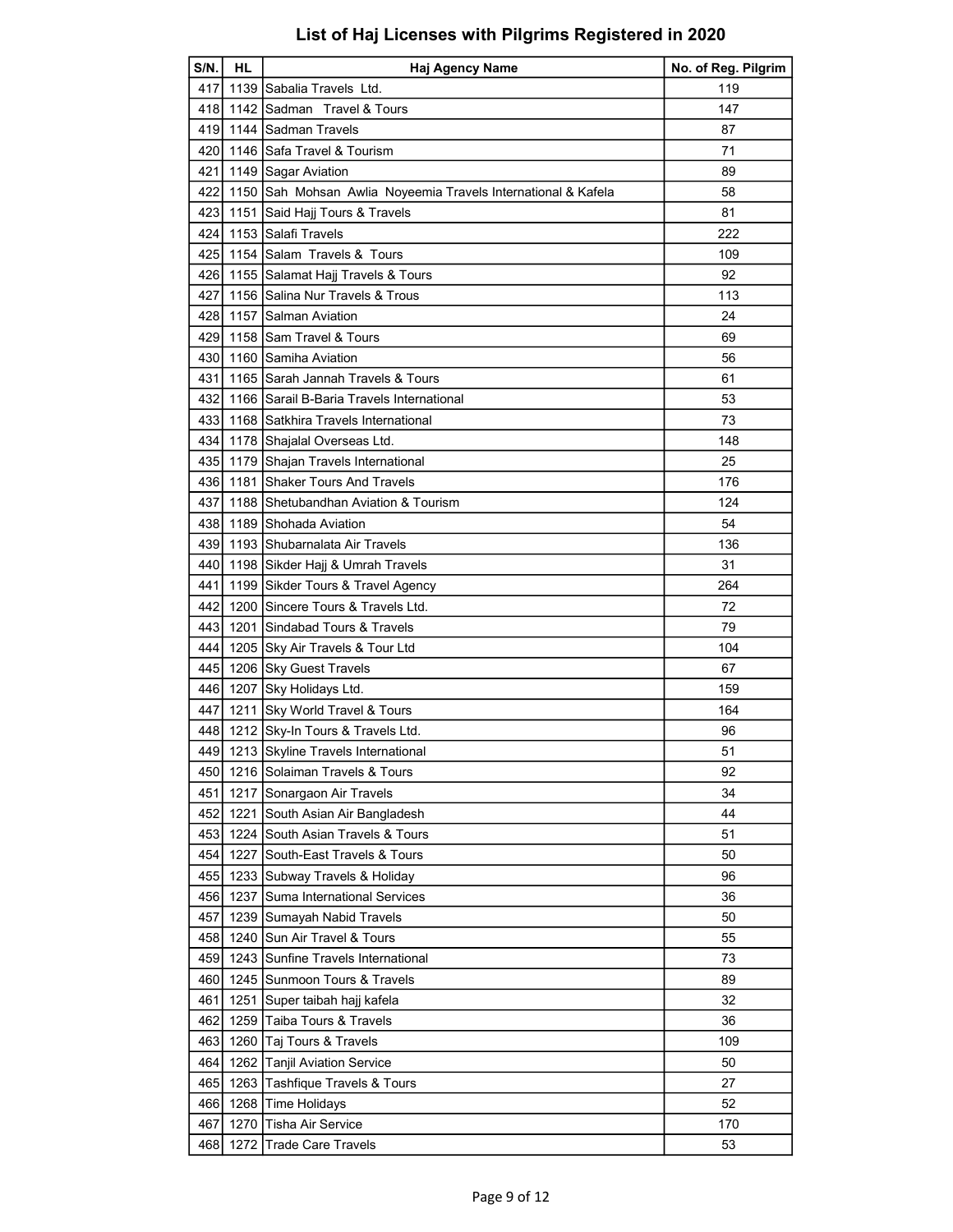| $S/N$ .          | <b>HL</b> | Haj Agency Name                                     | No. of Reg. Pilgrim |
|------------------|-----------|-----------------------------------------------------|---------------------|
| 469              | 1277      | <b>Ullash Tours &amp; Travels</b>                   | 78                  |
| 470 l            |           | 1279 Uniglobe travels                               | 49                  |
| 471              |           | 1282 Venice Travels & Tours                         | 82                  |
| 472I             |           | 1283 Verses World Travels & Tours                   | 83                  |
| 473              |           | 1284 Welfare Travels & Tours Ltd.                   | 46                  |
| 474              |           | 1286 IWin World Travels International               | 99                  |
| 475              |           | 1288 Yeahea Travels & Tourism                       | 104                 |
| 476              |           | 1289 Zahir Air International                        | 65                  |
| 477              |           | 1291 Zaman International                            | 26                  |
| 478              |           | 1292 Zannat Travels & Tours                         | 34                  |
| 479 l            |           | 1295 Ababil International Hajj Tours & Travels Ltd. | 178                 |
| 480              |           | 1296 Abdul Aziz Travels & Tourism                   | 34                  |
| 481              |           | 1298 Al Ehsan Air Travels                           | 139                 |
| 482              |           | 1299 IAI-Akhowan Travels & Tours                    | 49                  |
| 4831             |           | 1300 Arab Bangladesh Overseas & Hajj Group          | 119                 |
| 484              | 1301      | Best Fly International                              | 106                 |
| 4851             |           | 1302 Compact Travel & Tours Service Ltd.            | 45                  |
| 486              |           | 1303 D.B.H. Travels & Tours                         | 105                 |
| 487              |           | 1304 Delight International                          | 41                  |
| 488              |           | 1305   Dream Sky International                      | 74                  |
| 489              | 1307      | Green Bangla Tours & Travels                        | 39                  |
| 490              |           | 1309 Himalaya Express                               | 21                  |
| 491              |           | 1311 Ilbm Travels                                   | 80                  |
| 492              |           | 1312 Ilslamic Trvels & Tours                        | 113                 |
| 4931             |           | 1313 Khan Travels Sevices                           | 51                  |
| 4941             |           | 1314 Lamaras Aviation                               | 198                 |
| 495              |           | 1316   M.G. Air International                       | 58                  |
| 4961             |           | 1317 IM/S. Azad Air Connection                      | 181                 |
| 497              |           | 1318 IM/S. Makkah Modina Travels                    | 69                  |
| 498 I            |           | 1319 IM/S. NMSS International                       | 21                  |
| 4991             |           | 1321 Mamun Air Travels                              | 36                  |
| 500              |           | 1322 Mehrab Air International                       | 42                  |
| 501 l            |           | 1324 Nibras International Travel                    | 61                  |
| 502              |           | 1326 Noor Air International                         | 73                  |
| 503              |           | 1329 Sams Travels And Tours                         | 40                  |
| 504              |           | 1330 Sarker Travels & Tours                         | 68                  |
| 505              |           | 1337 Afnan Travels                                  | 96                  |
| 506              |           | 1338 Air World International                        | 78                  |
| 507              | 1340      | Al-Amin International Travel Agent                  | 99                  |
| 5081             |           | 1349 Eco Aviation Services Int'l                    | 51                  |
| 509              |           | 1350 Ehsan Hajj & Umrah Servic                      | 83                  |
| 510 <sub>I</sub> |           | 1352 Europa travels                                 | 41                  |
| 511              |           | 1362 Keya Travels                                   | 71                  |
| 512              |           | 1364 Koba Air International                         | 201                 |
| 513              |           | 1366 M.M. Travels & Tours                           | 132                 |
| 514              |           | 1368 M/S Mohammadi Tours & travels                  | 63                  |
| 515              | 1370      | <b>IM/S. Shamsuddin Overseas</b>                    | 16                  |
| 516              |           | 1374 Mim Travels International                      | 57                  |
| 517              |           | 1375   Monirampur Air Travels                       | 22                  |
| 518              |           | 1377 MRB Tours & Travels                            | 84                  |
| 519              |           | 1378 Muallem Air International                      | 34                  |
| 520              |           | 1379 My Dhaka Travels & Tours                       | 112                 |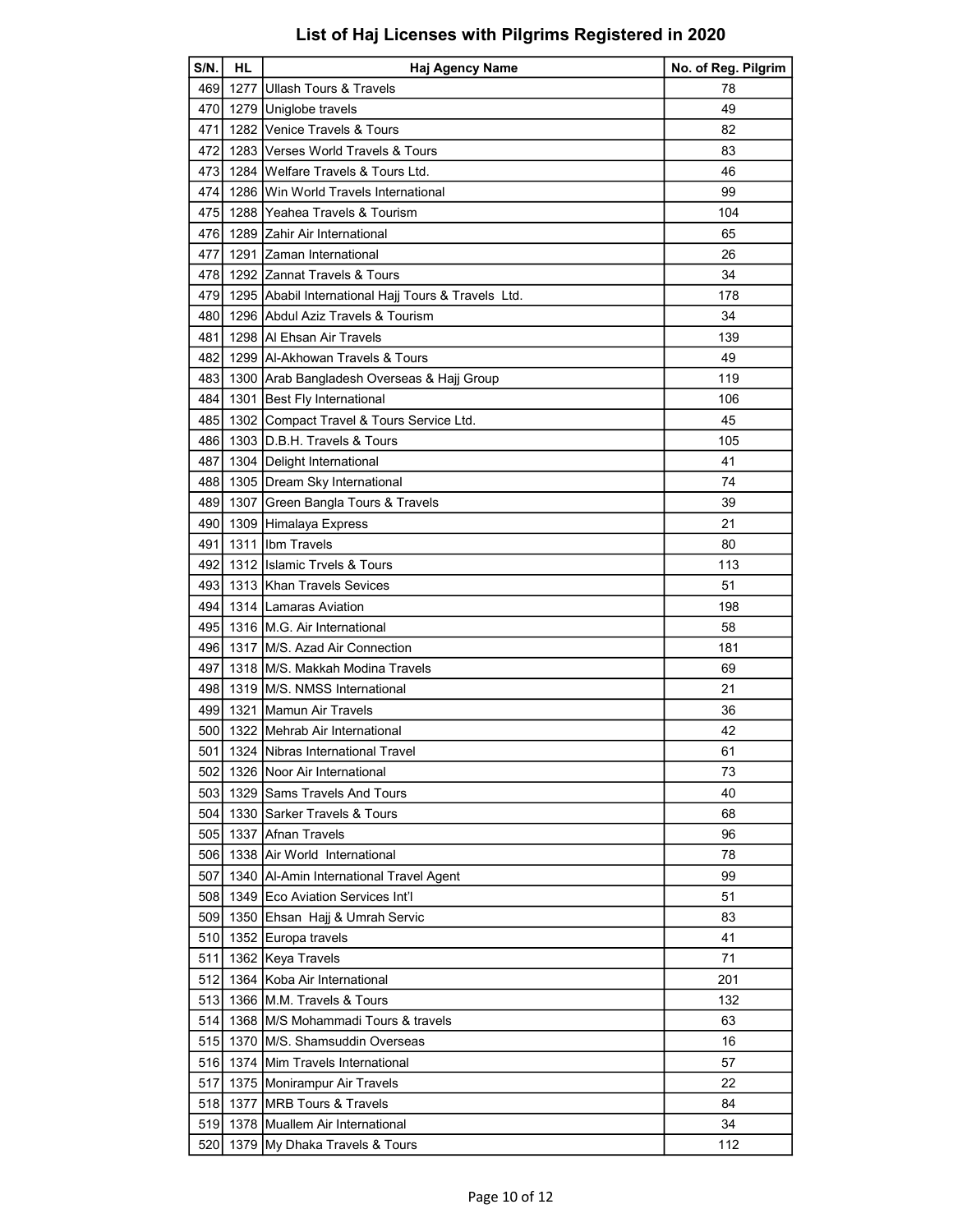| S/N.       | HL   | Haj Agency Name                                                                  | No. of Reg. Pilgrim |
|------------|------|----------------------------------------------------------------------------------|---------------------|
| 521        |      | 1380   N.N. Bhuiyan International                                                | 34                  |
| 522        |      | 1381 New Line Travels International                                              | 99                  |
| 523        |      | 1382 IPrattasha Travel's And Tour's                                              | 117                 |
| 524        |      | 1383 Relation Travel & Tours                                                     | 68                  |
| 525        |      | 1385 Safura Air Services                                                         | 114                 |
|            |      | 526 1386 Sarim Tours & Travels                                                   | 70                  |
| 527        |      | 1389 South Bengal Hajj Service                                                   | 19                  |
| 528        |      | 1392 The Arafah Air International                                                | 69                  |
| 529        |      | 1394 Travel World                                                                | 153                 |
| 530        |      | 1395 Udayan Air International                                                    | 83                  |
| 531        |      | 1397 Versatil Air Services Limited                                               | 176                 |
| 532        |      | 1398 Wahid Travels                                                               | 128                 |
| 533        |      | 1399 White Rose International (Pvt.) Ltd.                                        | 37                  |
| 534        |      | 1400 At Takwoa Tours & Travels                                                   | 100                 |
| 535        | 1401 | Khidmah Oversea                                                                  | 114                 |
| 536        |      | 1402   Al-Hamid Travels & Tours                                                  | 90                  |
| 537        |      | 1404 Cidrat Tours & Travels                                                      | 137                 |
|            |      | 538 1405 Growth International                                                    | 45                  |
| 539        |      | 1410 Propan Tours & Travels                                                      | 49                  |
| 540 l      |      | 1413 Union Tourism Services                                                      | 168                 |
| 541        |      | 1414   Noor-E-Makkah Madina Hajj Service                                         | 90                  |
| 542        |      | 1415 Shafik's Overseas                                                           | 64                  |
| 5431       |      | 1417   Rafi international Travels & Tours                                        | 25                  |
| 544        |      | 1420 Shirawi Travel & Tours                                                      | 62                  |
| 5451       |      | 1421 Babus Salam Sky Airway                                                      | 21                  |
| 546        |      | 1422 Mohammadpur Hajj Travels & Tours                                            | 95                  |
| 547        |      | 1423 Dohar-Nababgonj Haj Kafela Tours & Travels                                  | 40                  |
| 548        |      | 1427 Air Connection International                                                | 87                  |
| 549        |      | 1428 Bismillah Overseas & Hajj Service                                           | 50                  |
| 550        |      | 1432 Champion Travels & Tours                                                    | 62                  |
| 551        |      | 1433 S-Four International Travels Agency                                         | 165                 |
|            |      | 552 1435 Al-Aksha Travels                                                        | 219                 |
|            |      | 553 1436 M/S. Tanjil Air Services                                                | 54                  |
| 554        |      | 1437 Vaoul Tours & Travel's                                                      | 79                  |
| 555        |      | 1439 Jabal-E-Nur Travels & Tours                                                 | 49                  |
|            |      |                                                                                  | 85                  |
| 556<br>557 |      | 1440 Holy Tours & Travels International<br>1441 Uniroute Overseas & Tour Limited | 12                  |
|            |      | 1444 Sonar madina travels                                                        |                     |
| 558        |      |                                                                                  | 14                  |
| 5591       |      | 1446 Taqwa Travels Trade International                                           | 171                 |
| 560        | 1447 | ISalam Abad Travels                                                              | 25                  |
| 561        |      | 1453 Seraph Aviation Service                                                     | 109                 |
| 562        |      | 1454 Siddikia Travels & Tours                                                    | 94                  |
| 5631       |      | 1456 Sayed Aviation Services                                                     | 76                  |
| 564        | 1457 | Sha-Ban Air International                                                        | 121                 |
| 5651       |      | 1458 Fatema Tours & Travels Hajj Service                                         | 131                 |
| 5661       |      | 1459 Ginnurain Travels                                                           | 161                 |
| 567        |      | 1460 Musharraf Tour & Travels                                                    | 83                  |
| 568        | 1461 | <b>Thasin Travels</b>                                                            | 70                  |
| 569        |      | 1462 Holy darunnazat Hajj Overseas                                               | 133                 |
| 570I       |      | 1465   Rahbar Hajj Travels                                                       | 86                  |
| 571        |      | 1466   Al-sekendar Tours & Travels                                               | 179                 |
| 572        | 1467 | Hasina Air Travels                                                               | 101                 |